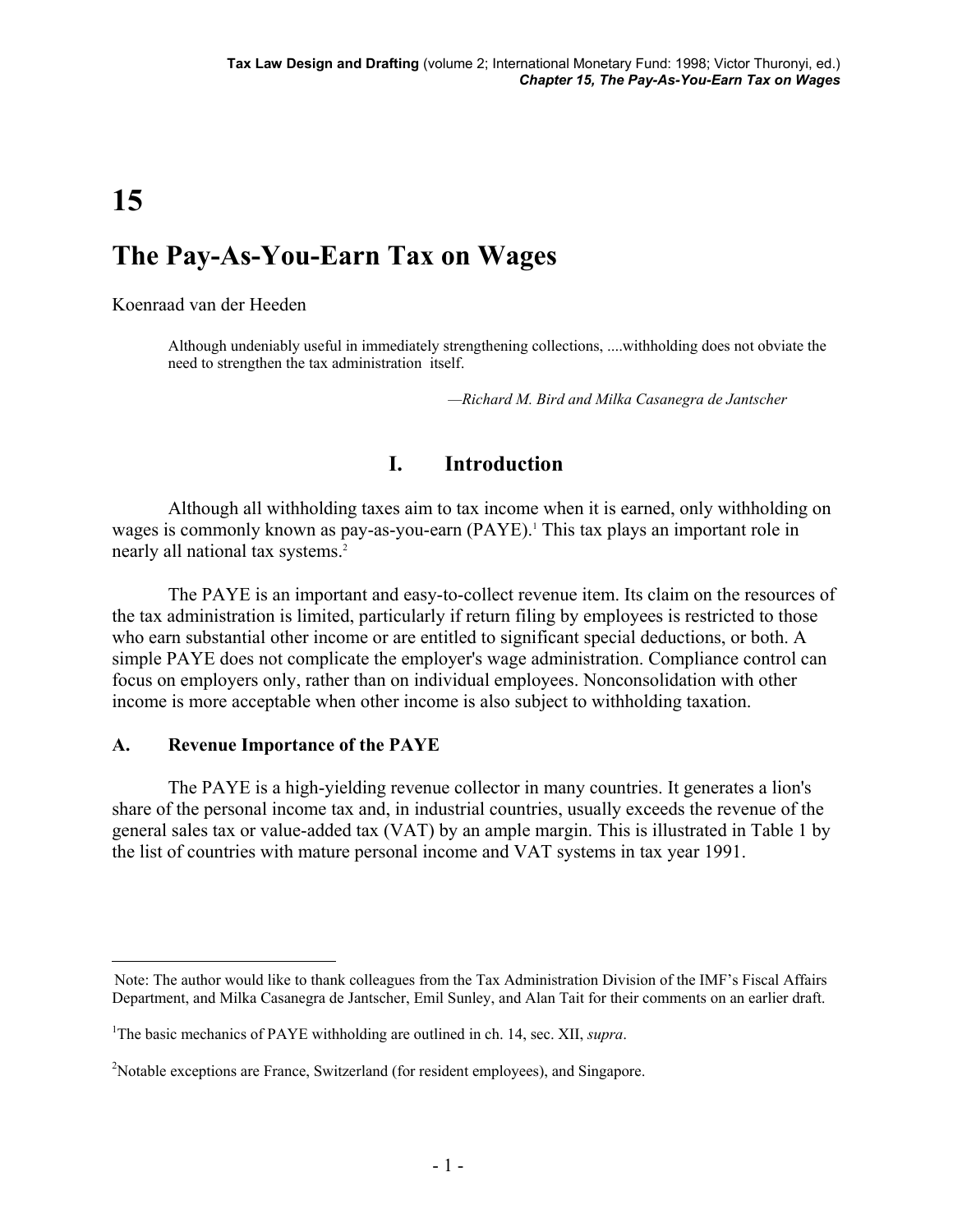| Country              | (As a percentage of personal<br>income tax) | (As a percentage of VAT) |
|----------------------|---------------------------------------------|--------------------------|
| Belgium              | 76                                          | 146                      |
| Germany (West)       | 72                                          | 119                      |
| Luxembourg           | 70                                          | 104                      |
| Netherlands          | 86                                          | 144                      |
| United Kingdom       | 76                                          | 117                      |
| <b>United States</b> | 88 1/                                       | $\cdots$                 |

### Table 1. Wage Withholding Tax

Sources: Organization for Economic Cooperation and Development, Revenue Statistics of OECD Member Countries, 1965–1992 (1993); U.S. Internal Revenue Service.

1/ For the United States only, the number includes other withheld income tax and income tax to be refunded. The net number should be in excess of 80. The United States does not have a VAT.

 In developing countries, personal income tax collected from wages represents an even higher percentage of total personal income tax revenue. However, depending on the actual rate structure, the VAT often generates more revenue in these countries than the PAYE. This is particularly true in countries in transition. In Russia, for instance, the wage withholding is nearly 100 percent of total personal income tax, but VAT revenue amounts to about three times the PAYE revenue.

#### **B. Limited Use of Administrative Resources**

 More so than in industrial countries, developing and transition countries need to use their skilled administrative resources selectively. A relatively simple PAYE would allow the tax administration to collect a large share of the personal income tax with only a minor use of its resources. As such, the administration should aim at a final tax collection through the PAYE. Return filing should take place only when substantial other income or significant deductions occur and, therefore, when major adjustments to the withheld tax would need to be made. Collection of every "dollar" of taxes due can never be realized, and efforts to do so will not be cost-effective.

 Because of the PAYE, more administrative resources can be deployed in those areas where tax revenue is more at risk than in wage withholding. In the area of personal income taxation, compliance control can focus more on auditing, and collecting from self-employed persons; corporate income and sales tax payers can be better monitored.

 The tax administration should focus its limited resources for PAYE purposes on the compliance control of the withholding agents, the employers. Instead of checking a large number of individual employees, the administration can focus on a limited number of employers. The employers must file monthly and pay the withheld tax on a monthly or more frequent basis. The administration should monitor the filing and payment records of the employers closely and follow up immediately whenever it is observed that one has stopped filing or paying. In addition to this kind of processing control, selective audits must be undertaken to ensure that tax is withheld from all wages paid and that the tax is properly computed.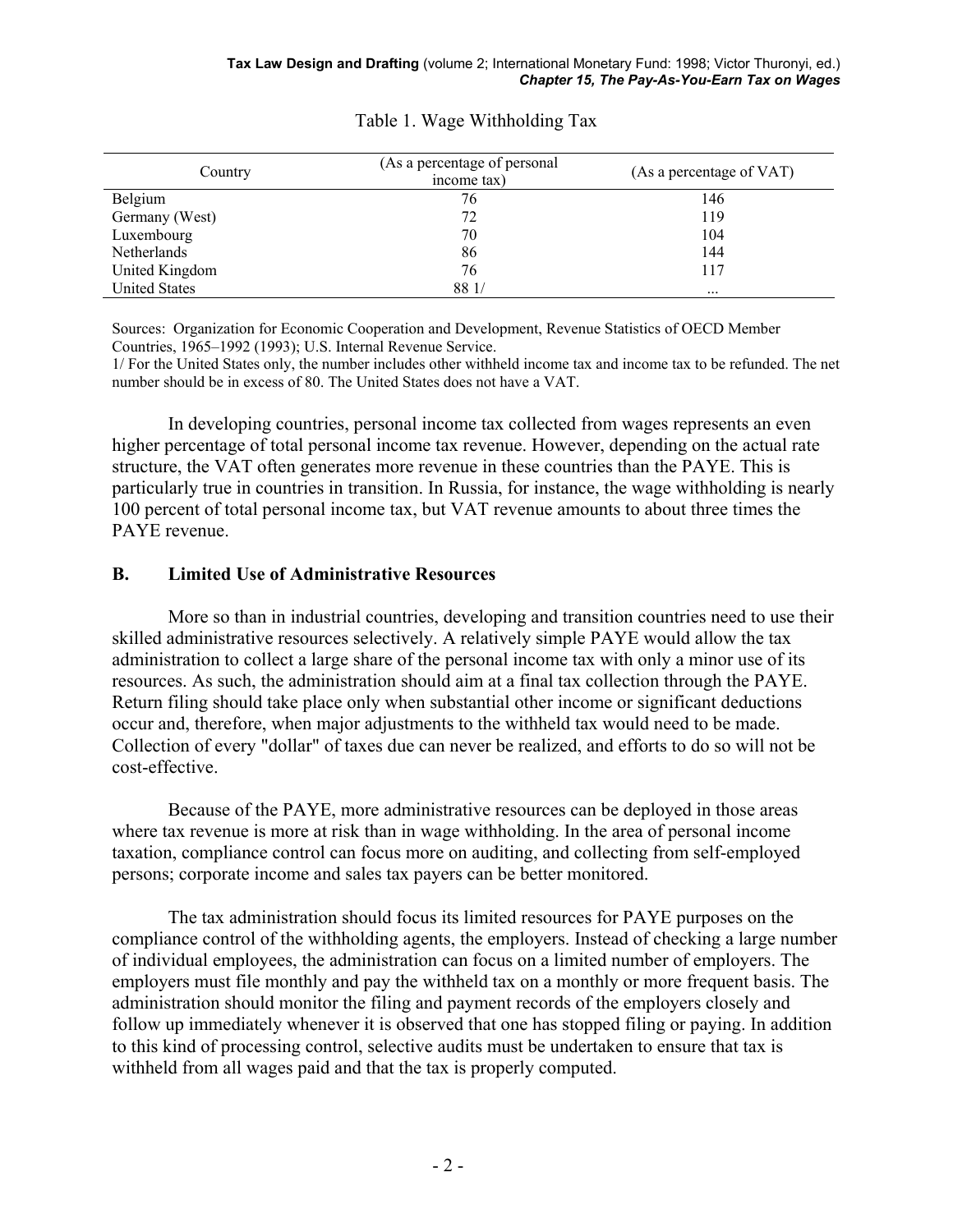### **C. Reduction in Return Filing**

 A PAYE substantially reduces the necessity of requiring employees to file returns. Employees with only wage income and standard deductions can be taxed on a final basis through withholding. Exemptions for minor amounts of other income and minimum requirements for special deductions can reduce return filing even further. However, practices differ substantially among countries.

 In countries such as Australia, Canada, Sweden, and the United States, all wage earners whose income exceeds the exempt amount are still required to file an income tax return.<sup>3</sup> Tax withheld is credited against the total income tax due, and the difference is paid or refunded. Countries like Chile, Germany, Hungary, the Netherlands, and the United Kingdom, however, use the PAYE as a final income tax for most wage earners.<sup>4</sup> Administrative and compliance costs are lower under final withholding because many taxpayers are not required to file returns. These countries regularly implement additional measures to expand the finality of the tax. The withholding schemes are often modified to make them more compatible with the general income tax, and sometimes a limited filing threshold is applied to those with other income.

 A different situation exists when a person's tax liability is based not on total income, but rather on separate tax schedules for each category of income.<sup>5</sup> In this situation, no special adjustment is needed for PAYE to be a final tax.

### **D. Other Withholding Taxes**

 Although this chapter deals only with the PAYE, it should be mentioned that withholding taxes on other income would allow further reduction of return filing. The fact that such other income is not consolidated with wage income is not necessarily a serious problem if (1) the wage income is modest, (2) the amount of other income is not too large, and (3) a withholding tax has been collected from other income.

 Withholding taxes on dividends and interest are fairly common in national tax systems. Several countries have introduced withholding taxes on an even broader basis.<sup>6</sup>

 $\overline{a}$ 

6 *See id.* sec.VIII(D).

<sup>3</sup> *See* USA IRC § 6012; CAN ITA § 150; AUS ITAA § 161; Graeme Cooper, Robert Deutsch, and Richard Krever, Income Taxation 23–24 (1993); Harvard Law School, International Program in Taxation, Taxation in Sweden 579 (1959); Peter Melz, *Taxation of Individuals in Sweden, in* Taxation of Individuals in Europe (IBFD 1997).

<sup>4</sup> *See infra* sec. III(B).

 ${}^5$ *See supra* ch. 14, sec. II(A).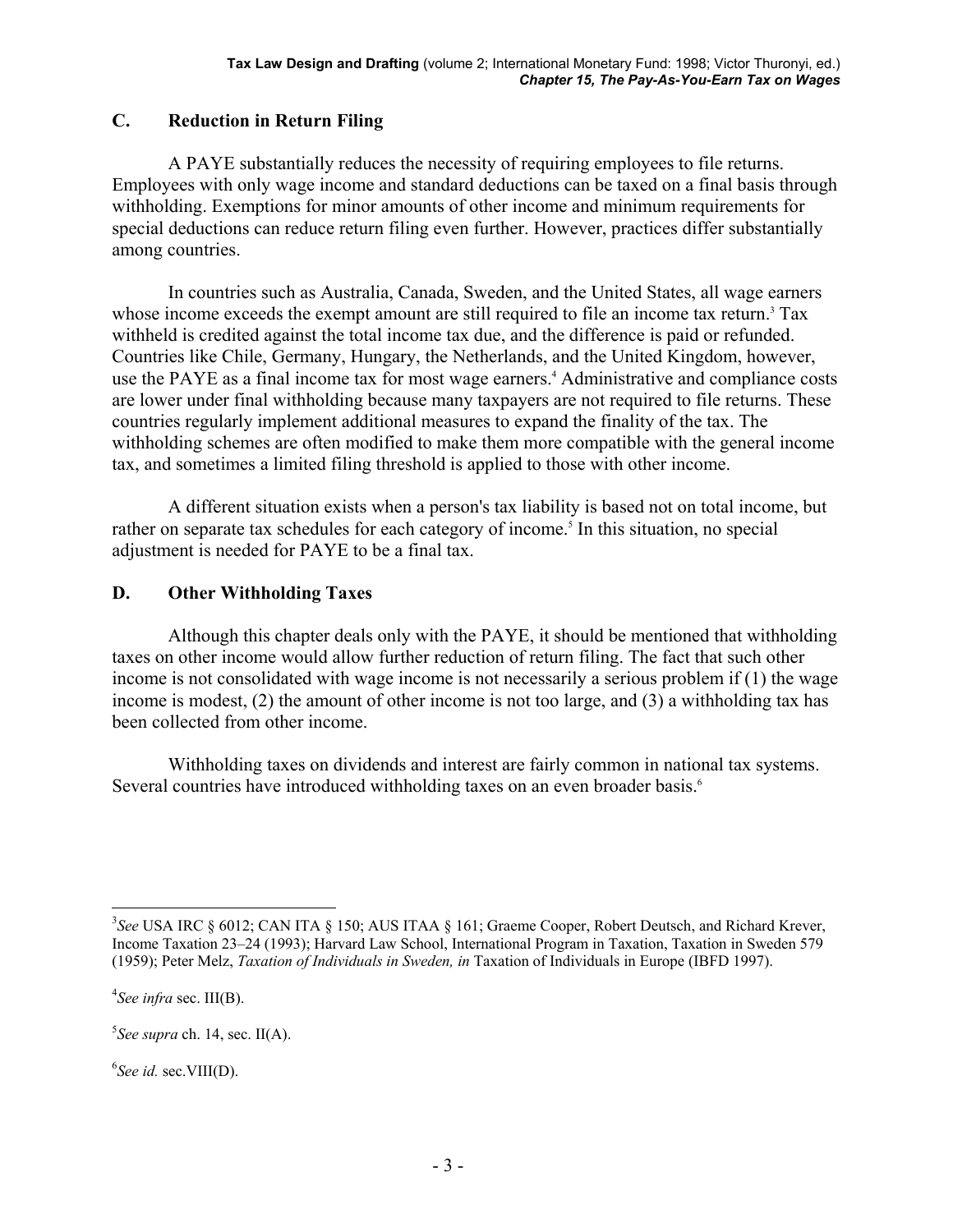### **II. PAYE Calculation Methods**

 There are three basic systems for calculating the amount of PAYE tax to be withheld: simple PAYE, cumulative PAYE, and year-end adjusted PAYE.

 The simple PAYE system applies the monthly withholding table on wages for that month, with no adjustments for wage changes in the tax year. Any difference between the tax withheld and the total income tax liability is accepted as the price of a simple tax system or is resolved by the filing of a return. The following example illustrates the simple PAYE mechanism.

An employee with a monthly taxable wage of \$1,000 has an annual income of \$12,000 and is subject to the following income tax rate scale:

| Annual Income     | Tax on Bracket of Income |
|-------------------|--------------------------|
| (In U.S. dollars) | (In percent)             |
| $0 - 2,400$       |                          |
| $2,400 - 6,000$   | 20                       |
| $6,000 - 15,000$  | 30                       |
| 15,000 and higher | 40                       |

 The tax period is the calendar year. The employee's income tax liability for the year is \$2,520 (\$2,400 at 0 percent, \$3,600 at 20 percent = \$720, and \$6,000 at 30 percent = \$1,800). Dividing the income tax liability into 12 equal monthly portions results in a monthly withholding tax of \$210.

 The calculation can be done each month. The monthly taxable wage is multiplied by 12, the annual income tax liability is computed, and that liability is divided by 12 for the monthly withholding. If, in the above example, the monthly taxable wage increased to \$1,500 on July 1, the estimated annual income would be \$18,000, the income tax liability \$4,620, and the monthly withholding for the second half of the year \$385.

 Basically, multiplication and division by 12 represent nothing more than the steps for deriving a monthly withholding table from the annual income tax rate brackets. Therefore, most tax administrations have published monthly (and weekly) withholding tables as a service to employers—the withholding agents. In the above example, the monthly withholding table (dividing annual income by 12) would be:

| Tax on Wage Bracket |
|---------------------|
| (In percent)        |
|                     |
| 20                  |
| 30                  |
| 40                  |
|                     |

 The withholding table can be, and often is, more elaborate. Many administrations publish tables for tax at small wage intervals of, say, \$10. Standard deductions are often incorporated. For example, with a standard deduction of 5 percent of wage income, the tax withheld from a gross wage of \$200 is computed on a wage of \$190.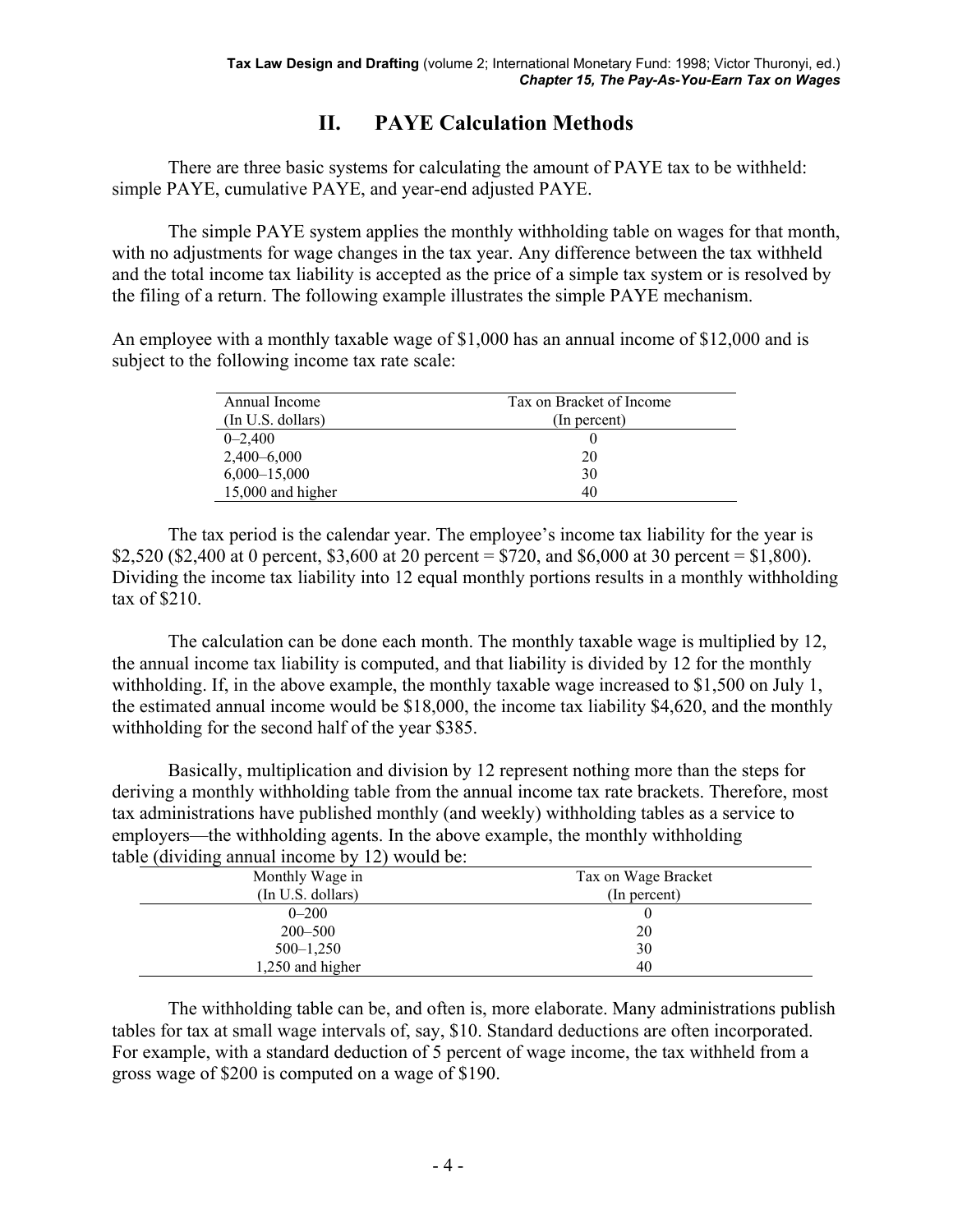#### **Tax Law Design and Drafting** (volume 2; International Monetary Fund: 1998; Victor Thuronyi, ed.) *Chapter 15, The Pay-As-You-Earn Tax on Wages*

 The monthly withholding tables assume that annual income is 12 times the monthly income (weekly income multiplied by 52). Monthly wages, however, may vary. If, in the above example, a monthly wage of \$1,000 increases to \$1,500 on July 1, the monthly withholding in the second half of the calendar year is based on an annual income of \$18,000 rather than on the actual income of \$15,000 (6 times \$1,000 plus 6 times \$1,500). The PAYE on the \$9,000 earned in the second half of the year, therefore, is computed on the assumption that \$1,500 is taxable at the marginal rate of 40 rather than 30. The result is that the total amount of PAYE tax withheld exceeds the taxpayer's yearly income tax liability by \$150.

 Some countries—for example, the United Kingdom and Russia—continuously recompute the PAYE to make the tax withheld as close as possible to the actual income tax. This system is called the *cumulative PAYE*.<sup>7</sup> After a wage change, the PAYE of the next pay period is increased by the month's share of the difference between the income tax on total income prospectively to be earned during the tax year, and the tax already withheld in the tax year. Consequently, in the above example, the July 1 wage increase from \$1,000 to \$1,500 a month will increase the monthly withholding tax from \$210 to \$385. The tax liability on an annual income of \$15,000 is \$3,420 (6 months at \$1,000 and 6 months at \$1,500), of which \$1,260 has already been collected (six months at \$210 a month). Still to be collected is  $$2,160$  (\$3,420 - \$1,260). The monthly withholding for the remaining six months should therefore be one-sixth of this amount, or \$360.

 Several countries, notably Germany and Japan, apply a PAYE that is a hybrid of the simple PAYE and the cumulative  $PAYE$ .<sup>8</sup> During the tax year, this  $PAYE$  is similar to the simple PAYE; monthly withholding is based on the tables without regard to tax withheld in previous pay periods. At year-end, however, the final withholding is computed on a cumulative basis. The total wages paid and total tax withheld during the year are compared with the tax liability based on the actual wages paid, and a year-end adjustment is made.<sup>9</sup> The year-end wage payment can therefore differ markedly from the payments made during the year. This system is called *yearend adjusted PAYE*.

 In a simple PAYE, payment of substantial nonperiodic wage income by the employer (for example thirteenth month and annual leave allowances) may cause a problem.<sup>10</sup> Tax withheld from nonperiodic payments will be higher when the income is added to and taxed as ordinary wage income of the pay period than when averaged out over the tax year. A standard solution is to tax the nonperiodic payments at a proportional rate rather than at the progressive rate in the

<sup>1</sup> 7 *See* Apendix A for discussion of United Kingdom and Russia. In the United States, an employee can request, and the employer can agree to apply, the cumulative system. *See* USA IRC § 3402(h)(3).

<sup>8</sup> *See* DEU EStG §§ 38 – 42b; National Tax Administration, An Outline of Japanese Tax Administration 26 – 28 (1993).

 $9^9$ For a monthly wage that increases from \$1,000 to \$1,500 in July, the total tax withheld is 6 times \$210 plus 6 times \$385, or \$3,570. The income tax liability is \$3,420. Therefore, the PAYE in December is reduced by \$150 from \$385 to \$235.

 $^{10}$ A similar problem may occur in the year-end adjusted PAYE when such wage income is paid before year-end.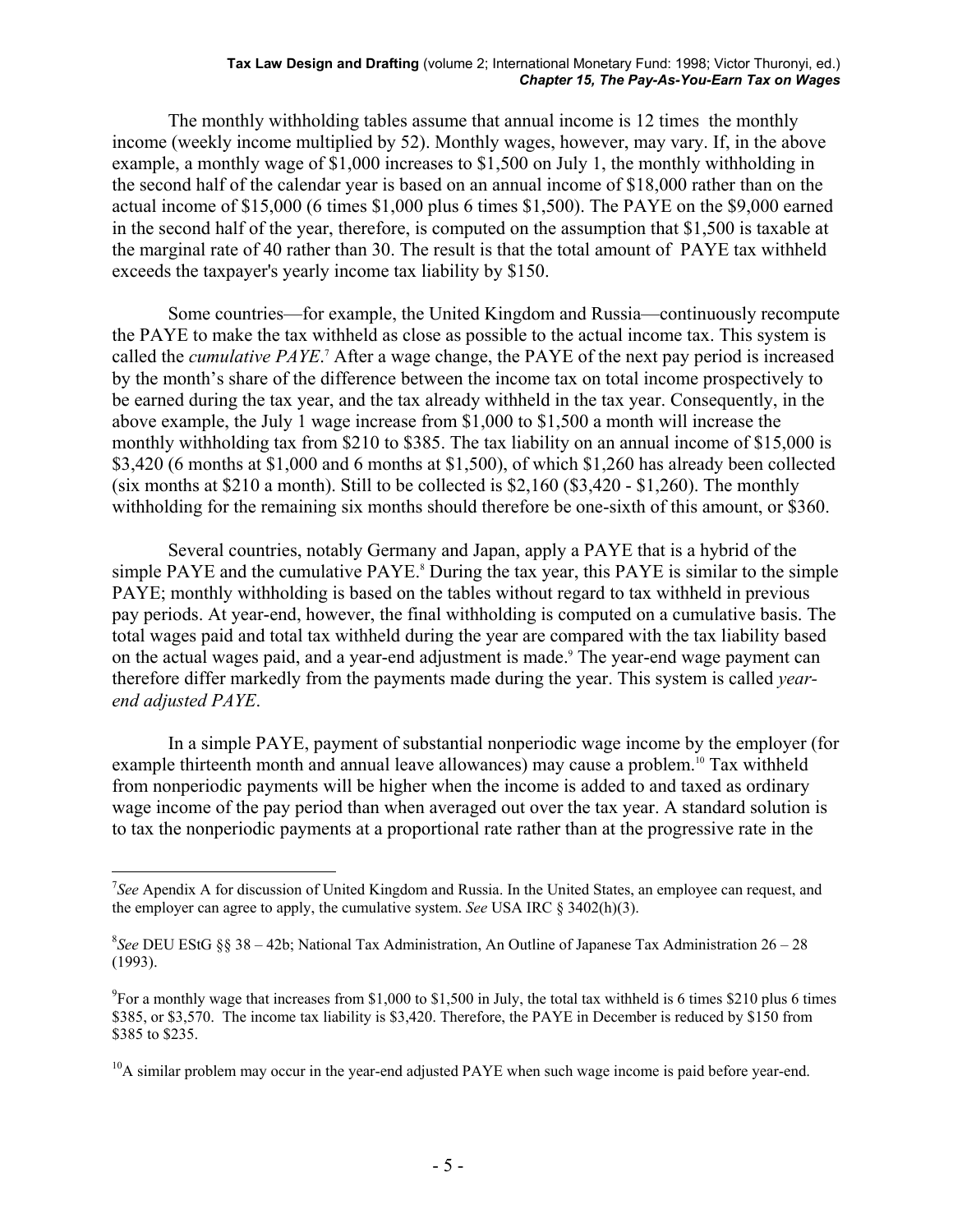pay period. That proportional rate is based on the annual ordinary wage income of the employee and the additional tax due because of the additional nonperiodic payments.

### **III. Finality of PAYE**

### **A. Preliminary PAYE**

As mentioned earlier, countries like Australia, Canada, Sweden,<sup>11</sup> and the United States continue to require that all taxpayers with taxable income file a return, including wage earners with only one job who are not claiming a significant amount of special deductions. Why have these countries kept this filing requirement?

 An argument in favor of return filing may be that the prospect of claiming tax relief (deductions or tax credits), however small they might be, gives taxpayers a satisfaction that can outweigh the burden of filing. Another argument is the awareness of paying taxes that comes with the filing of a return. As a taxpayer and a member of society, the person filing the return will be more aware of his or her tax burden and, therefore, better prepared to exercise his or her constitutional rights. A third argument is the prospect of a refund—because of deductions or imprecision in the withholding—that is inviting to the taxpayer. A May 1992 report of the U.S. General Accounting Office, "Opportunities to Reduce Taxpayer Burden Through Return-Free Filing," states that final withholding would reduce refunds and, consequently, is not likely to be accepted by taxpayers because: "many taxpayers look forward to receiving refunds and look upon the refund as a form of forced savings."<sup>12</sup>

 A fourth argument may be the existence of income tax credits for lower-income taxpayers.13 Given these credits as vehicles for income support, return filing generates the information needed for means testing. Examples are child support credits and credits to compensate for an assumed disproportionate burden of sales taxes.

 The four countries mentioned above are actively exploring ways to reduce the compliance burden on taxpayers while retaining return filing. Because their tax administrations are largely computerized and their compliance control is based on information obtained from third parties (employers, companies, and financial institutions), these countries are considering systems where the initiative for the return lies with the tax administration. The tax administration would initially complete the return, based on the information available, and would then mail that

 $\overline{a}$  $11$ In the case of Sweden, return filing has been facilitated by the rule that tax returns are prepared by the tax office, based on information returns received. The taxpayer has to supplement the return as needed, but if the return is correct, he or she just signs it. In Denmark, the taxpayer need not even sign if there is no change to make.— L.M.

<sup>&</sup>lt;sup>12</sup>U.S. General Accounting Office, *Opportunities to Reduce Taxpayer Burden Through Return-Free Filing* (1992). Until 1992, the U.S. withholding system was designed to withhold more than was indicated on the annual income tax tables and, therefore, led to a large volume of refunds.

 $^{13}E.g.,$  USA IRC § 32 (earned income tax credit).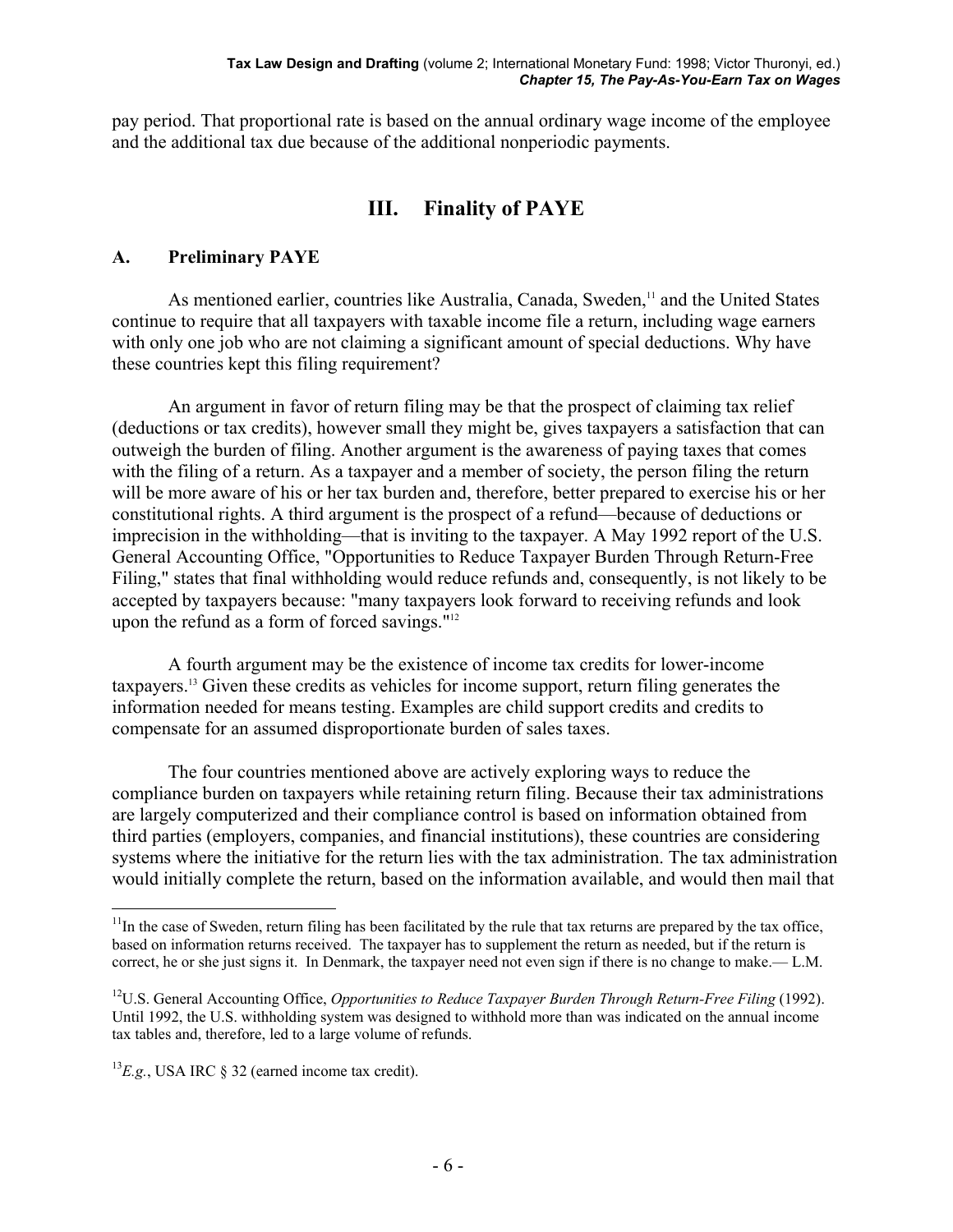return to the taxpayer for confirmation.<sup>14</sup> Such a system would require a considerable administrative effort. The tax administration would have to be fully computerized, as would its suppliers of information. A major concern, however, is whether taxpayers will promptly correct errors if the tax administration has prepared a return that underreports income.

 Other issues that affect countries' choice of a return filing system are, first, the degree to which the existing income tax is schedular or global. In a fully schedular income tax system, a final PAYE will cause few problems, probably limited to situations where the taxpayer has a second job. In a global system, usually the progressivity of the tax rate and the tax exemption for a minimum income (personal allowance) make some return filing necessary. This also happens when a taxpayer can claim special deductions that cannot easily be included in the wage withholding.<sup>15</sup>

 Second are the income tax rates. If they are steeply progressive, the accumulation of income from different sources may substantially increase the total tax liability. To determine this liability, a return is needed. If a taxpayer receives income from only one source, final withholding is still possible. The situation is rather different with a flat income tax rate. Final withholding is an option even in the context of a fully comprehensive income tax, provided that personal allowances are deducted only under the withholding scheme for full-time employment.

 Third is whether the taxable base of the income tax is individual income or the joint income of a married couple.<sup>16</sup> When employment income is taxed individually, it is often possible to tax that income through a final withholding tax at source. Final taxation at source of the combined employment income of a married couple, however, is almost impossible. Whenever such income needs to be aggregated for income tax purposes, a joint return must be filed. This is an important reason why return filing in the United States is mandatory for all taxpayers.

 Fourth is the distribution of nonwage income. In a society where a large portion of the population regularly receives investment income, the filing requirement seems appropriate. Where most of the population receives only wage income, however, final withholding is often appropriate.

### **B. Semifinal PAYE**

 A semifinal PAYE, through which at least some employees are taxed only through withholding and do not have to file a return, is the most common approach to wage taxation. Countries using this method apply different PAYE systems. For example, the Netherlands uses

 $\overline{a}$ 

<sup>14</sup>*See supra* note 11.

<sup>&</sup>lt;sup>15</sup>Many countries, even those that require all taxpayers to file returns, allow special deductions to be claimed through the withholding system. Examples are deductions for (extraordinary) medical costs, mortgage interest, and certain life insurance contributions. *See supra* ch. 14, sec. XII(A).

<sup>16</sup>*See generally supra* ch. 14, sec. IX(B).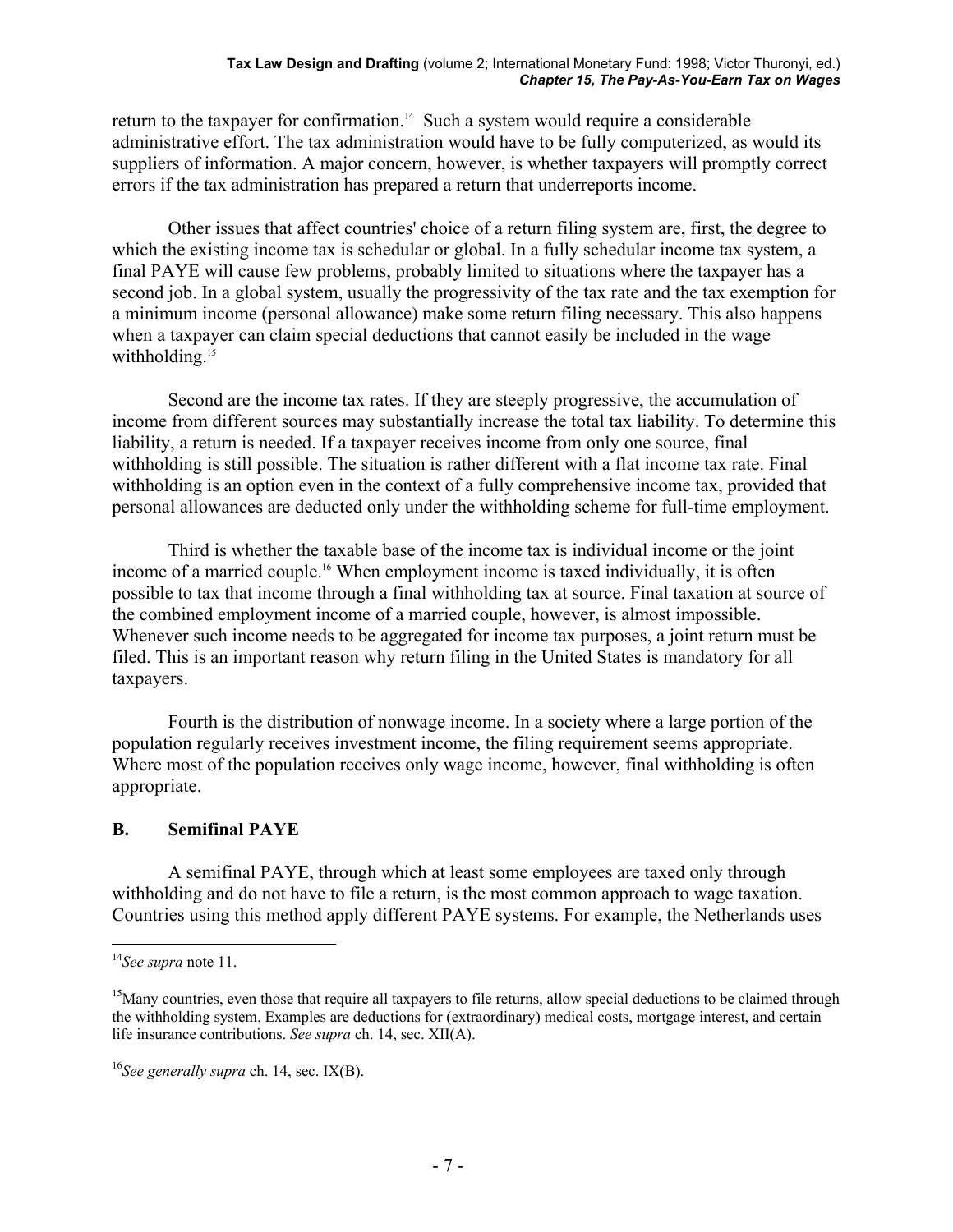the simple PAYE system, Germany the year-end adjustment system, and the United Kingdom the cumulative system.17 Basically, the choice of system depends on the trade-off between the burden for taxpayers of filing returns and for employers of withholding.

 The introduction of so-called filing thresholds can reduce the number of returns that must be filed. Only if other income surpasses a minimum amount does a return declaring all taxable income need to be filed. Below that amount, other income is not consolidated with the primary income from regular employment, and the tax on total income is that collected at source. For secondary employment income, that tax is the PAYE withheld by the second employer. Insufficient withholding at source results in a tax advantage for the taxpayer, which is not recaptured because of the filing threshold. Beyond the threshold, all taxable income is consolidated on the return and insufficient withholding offset by an increased income tax liability on assessment.

 A filing threshold can also be applied to income tax deductions not included in the withholding scheme. Employees should not be allowed to file a return to obtain an insignificant refund. In considering comparable filing thresholds for other income (resulting in additional tax payable) and for deductions (resulting in a refund), it seems prudent to allow a higher threshold for the former than for the latter.

 Filing thresholds can be used to keep the number of returns in line with the capacity of the tax administration. By initially setting the thresholds fairly high, a developing country can apply a de facto schedular system to most employees. Only employees with substantial other income, including a well-paying second job, or significant other deductions would file a return. With increasing administrative resources, a country can bridge the gap between the schedular system and the comprehensive system by gradually reducing the thresholds.

Filing thresholds are being used, for example, in Chile and the Netherlands.<sup>18</sup> Chile further reduces return filing by disallowing filing for refund purposes.<sup>19</sup> Tax withheld from wages is final, even when an individual was employed for only part of the tax year.<sup>20</sup> The filing of a return, with consolidation of total income, is required, however, when other income is received in excess of the filing threshold.

 Other employment income can be taxed at source like the wages from the main source of employment. The same withholding tables are applicable. The person earning wages from two jobs, however, benefits from a second set of personal allowances and reduced progressive rates that is not available to the person who earns the combined wage income from one job. It may be

<sup>18</sup>*See* CHL IR § 65(3); NLD

1

<sup>19</sup>CHL IR § 65(3) is applied to this effect.

<sup>17</sup>*See* app. A(1)(a) *infra* (Netherlands); app. A(1)(b) *infra* (United Kingdom); sec. II *supra* (Germany).

 $^{20}$ The Chilean PAYE system is categorized as a semifinal system because of its "one-way" finality. PAYE withheld cannot be reduced (refunded), but it can be increased by additional income tax because of other income.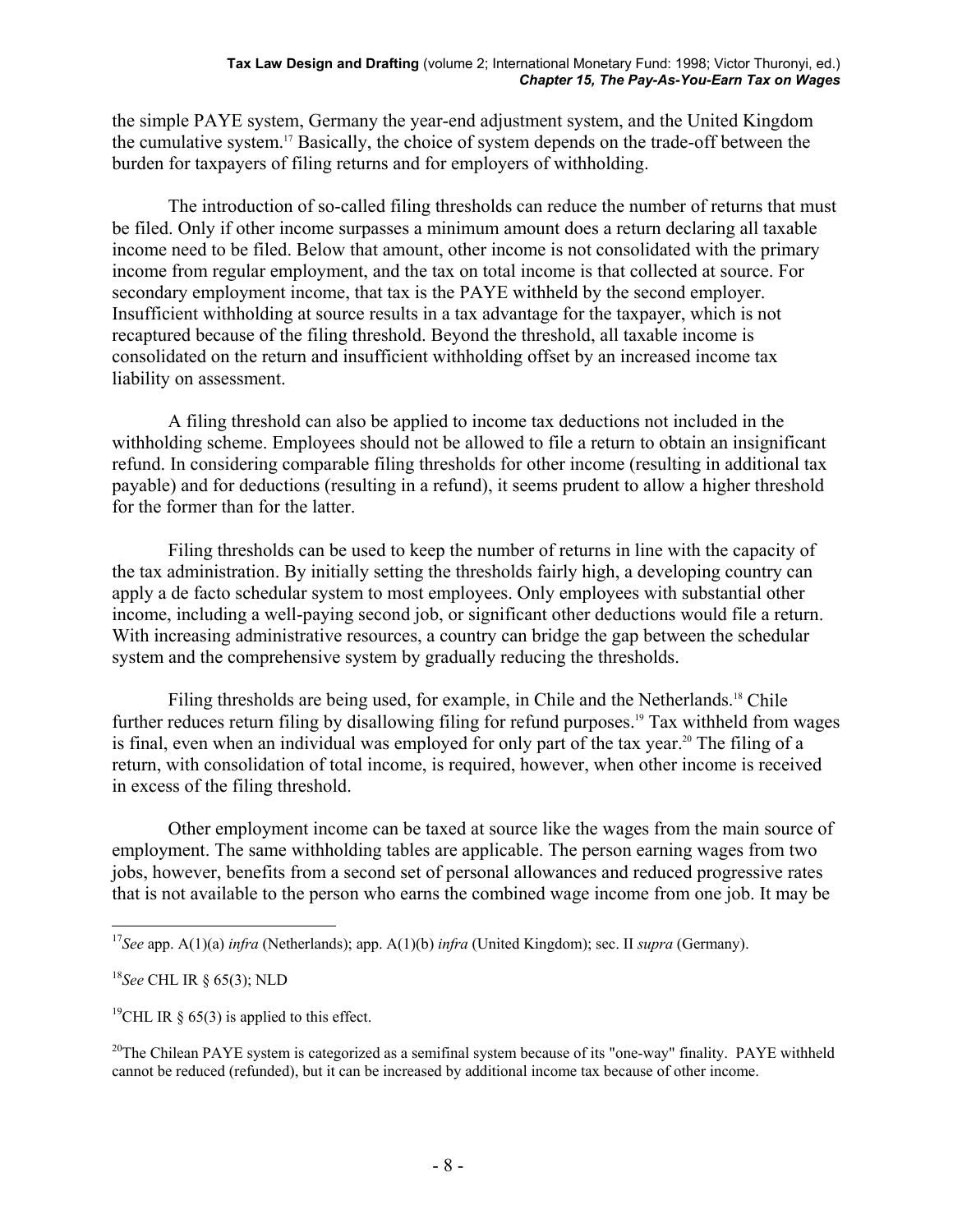desirable not to allow the employee to claim more than one set of personal allowances. For instance, in the United Kingdom, where the tax administration has to validate the personal allowance claim, only one claim form is validated.

### **C. Final PAYE**

 $\overline{a}$ 

 Theoretically, a final PAYE has a monthly withholding table that is not as such derived from an annual income tax rate. In practice, however, the annual withholding table (i.e., the monthly table, of which the income brackets are multiplied by 12) is similar to the income tax rate applicable to, for example, self-employed persons. The main characteristic of the final PAYE, however, is that income is taxed at source rather than in total.

 Because the withholding table is not formally linked to the annual income tax levied on other taxable income, the tax period for withholding can be defined for that purpose only. The ability to pay tax can be based on annual income, as in the case of entrepreneurial income, but it can also be based on monthly income.<sup>21</sup>

 If the relevant tax period of the final PAYE is a month, wage fluctuations do not pose a problem because each month's wage is taxed independently. It is taxed independently not only of other income, but also of wages received in previous months or that will be carried in following months. In many developing and transition countries, this simple version of the final PAYE is used.<sup>22</sup> In Russia, however, the law stipulates that the final (monthly) PAYE should be levied cumulatively within the calendar year. The tax period for the PAYE is the calendar year and, in principle, the employers apply the cumulative version of the final PAYE.

 Many of the comprehensive income tax problems caused by other income are not found in the final PAYE. However, a major problem arises from wage income from a second job. In the comprehensive income tax, the filing of a return is the instrument used to address that problem. In the final PAYE, that instrument is not available. Either the problem should be resolved by the primary employer integrating all withholding (as discussed below, a complex alternative, but one that is stipulated in most countries of the Commonwealth of Independent States (CIS)), or income from each job should be taxed separately. In the latter case, the employee receives the personal allowances twice and escapes the full impact of progressivity unless a special mode of taxation is designed for secondary types of employment.

### **IV. Administrative Burden**

 $21$ The tax period is basically an accounting convention. Although a calendar year is generally used, many countries allow averaging of annual income over an extended period and most countries provide for a carryover (carryforward and also often carryback) of losses into other years. *See* Richard B. Goode, *Long-Term Averaging of Income for Tax Purposes in* The Economics of Taxation (Henry J. Aaron & Michael J. Boskin eds., 1980).

 $^{22}$ In Chile, the comprehensive income tax requires that a return be filed when substantial other income is involved; however, a return for a refund of PAYE—because of short-term employment, for instance—cannot be filed.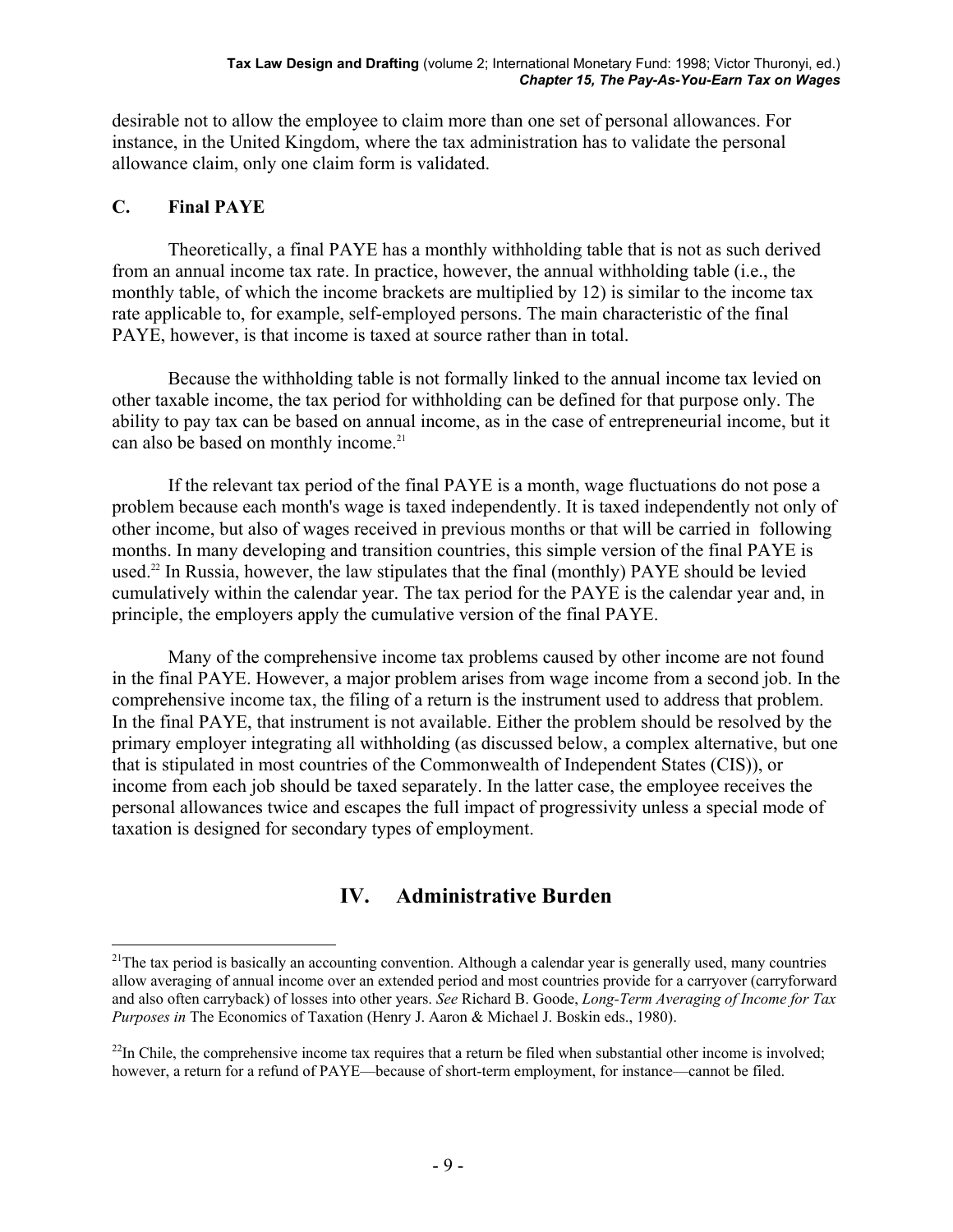With respect to the taxation of wage income, three parties are involved—the employee, the employer, and the tax administration. Their involvement varies from country to country, but the emphasis is on the employer and the tax administration.

 Being the withholding agent by law, the employer is involved in collecting income tax from wages. To both the employee and the tax administration, the employer is rendering a tax service. Regarding the employee, it can be argued that the costs of providing these services are part of the costs of hiring labor. A reimbursement for these services by the beneficiary, the employee, is therefore not to be expected.

 A different view could be taken with regard to the administrative services provided to the tax administration. The general practice of countries is to consider the obligation to withhold as part of general tax compliance obligations, the cost of which is not reimbursed by government. However, withholding may be better viewed as fulfilling part of the tax administration's tax collection function. The tax collection function is one of public authority, not undertaken in the interest of those who deal with the administration. Therefore, the tax administration should not charge a fee for its collection function and, where that function is partially delegated to the private sector, the private sector should be reimbursed for costs incurred. Yet, employers rarely receive such reimbursement.<sup>23</sup>

 Although explicit reimbursement of collection costs occurs only in exceptional cases, employers benefit from the lag between the time taxes are withheld and when they are transferred to the government. Without the withholding requirement, the employees would receive their wages in full at the end of the pay period. Because of the withholding, the employers retain use of part of the wage bill until it is transferred to the government. Assuming monthly wages, and payment of the withheld tax at the end of the following month, the employer's benefit is equal to the interest on a perpetual loan in the amount of the tax bill for one month.<sup>24</sup> In particular under conditions of high inflation, the time lag between withholding and transfer by the employer should be kept relatively short to safeguard the real value of the PAYE revenue. $25$ 

 Given the expectation that employers will keep a basic accounting of their revenue and expenditure and, therefore, also of wages paid, a simple PAYE should not be a great burden to the employer. The tax to be withheld can be read from the withholding tables and deducted from gross wages.<sup>26</sup>

 $\overline{a}$ 

 $^{23}$ In Switzerland, which applies the PAYE to nonresident employees only, the cantons allow employers to retain a small percentage of the tax withheld from employees as compensation for their collection service. *See* Cedric Sandford, *General Report: Administrative and Compliance Costs of Taxation,* 54b Cahiers de Droit Fiscal International 36 (1989).

 $^{24}$ For large employers, a shorter transfer period may be applicable.

<sup>25</sup>*See* Vito Tanzi, *Inflation, Lags in Collection, and the Real Value of Tax Revenue*, *in* Public Finance in Developing Countries (1991).

<sup>&</sup>lt;sup>26</sup>The appropriate bookings in the accounts are (wage \$1,000, tax \$210):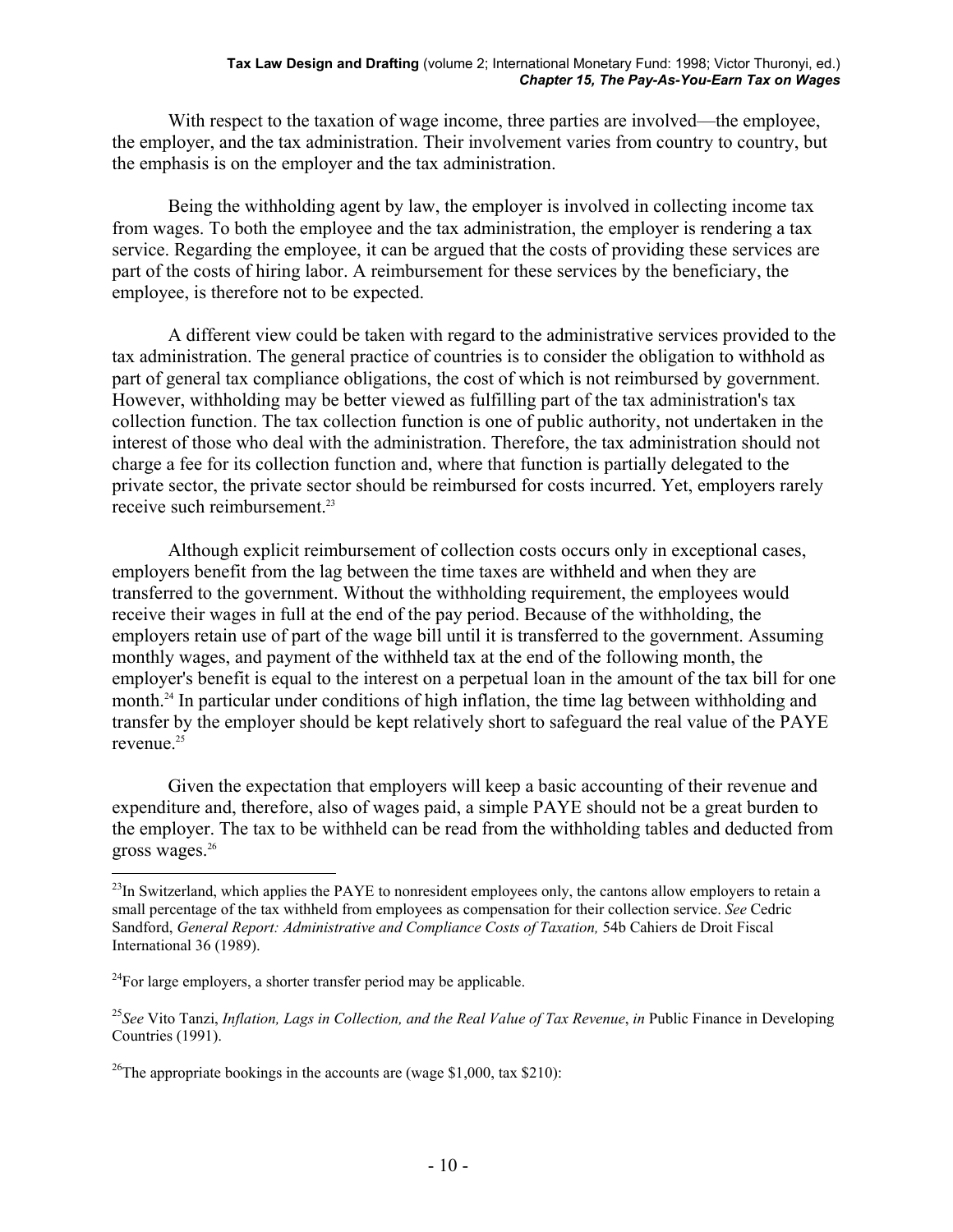#### **Tax Law Design and Drafting** (volume 2; International Monetary Fund: 1998; Victor Thuronyi, ed.) *Chapter 15, The Pay-As-You-Earn Tax on Wages*

| Withholding                            |         | Payment to Treasury      |       |  |  |
|----------------------------------------|---------|--------------------------|-------|--|--|
| <i>(In units of domestic currency)</i> |         |                          |       |  |  |
| Debit account" Wages"                  | \$1,000 | Debit account" Wage tax" | \$210 |  |  |
| Credit account"Cash"                   | \$790   | Credit account"Bank"     | \$210 |  |  |
| Credit account"Wage tax"               | \$210   |                          |       |  |  |

The year-end adjustment system and particularly the cumulative system require much more work from the employer. It goes beyond withholding as such and borders on an assessment function.

 The final PAYE systems applied in the CIS countries typically require the primary employers to include wages and tax withheld from secondary jobs.<sup>27</sup> Employers in Russia must also administer a cumulative PAYE. This workload is excessive for the employers.

 As mentioned above, in all withholding systems, special allowances and deductions can be incorporated on an individual basis. Withholding adjustments should be based on authorization from the tax administration. This can result in substantial work for the employer, particularly if there are many special deductions and they change during the tax year; however, the inclusion of a few widely used deductions at fixed amounts for the tax year should not be too great a burden to the employer.

 The decision on what type of PAYE scheme to adopt in a particular country should ideally be informed by data on the costs to the government and the private sector of collecting the personal income tax under alternative systems. A withholding tax implies a transfer of collection costs from the administration to the withholding agents, and more so with elaborate withholding schemes. Comparing the costs of the withholding schemes would help evaluate their efficiency. Unfortunately, little comparative data is available.

### **V. Social Security Contributions**

 Employers are also the payers of and withholding agents for social security contributions.28 In many countries and for many employees, these contributions may be larger than the PAYE.

 Withholding and paying of the PAYE and social security contributions are not usually integrated. Often, the base for both levies is different, the accounting is separate, and the payments are made to different agencies. Integration of the two withholding systems is an urgent matter, with good prospects for administrative savings.

<sup>1</sup>  $^{27}$ RUS IT arts. 8-11.

<sup>28</sup>*See* vol. 1, at 392–94.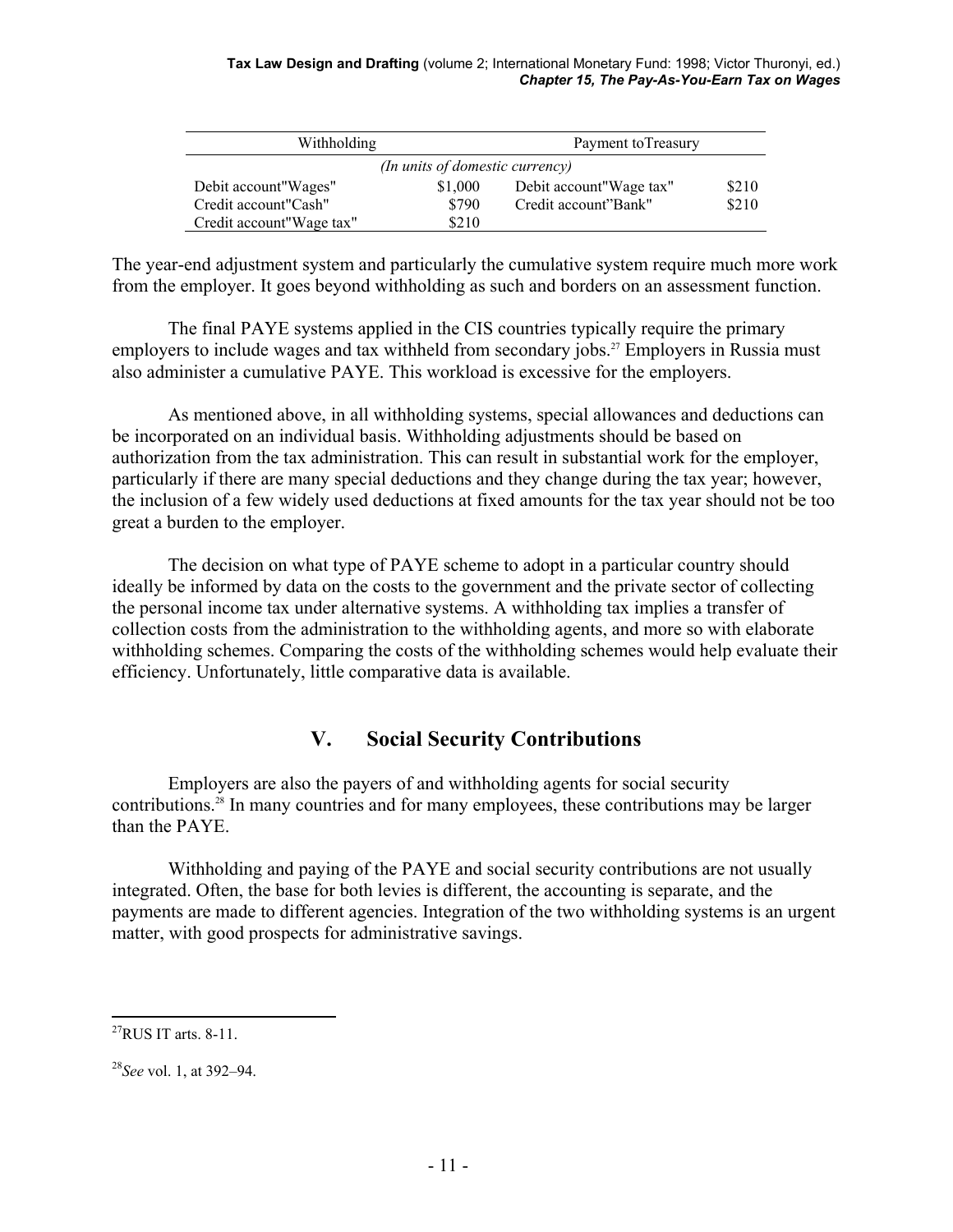A first step toward integrating the two withholding systems is to combine the payment and control systems of the PAYE and social security contributions.<sup>29</sup> If employers indicate the amounts of PAYE and social security contributions, they can then transfer the total amount withheld to one government account, which the authorities can distribute between budget and social security funds. In addition, government control of the withholding could be delegated to the audit functions of the tax administration only. The audit of the PAYE would be extended to social security contributions as well, so that the social security administration would not run its own audit program, which would largely overlap with PAYE audits.

 Further integration of the two systems requires the harmonization of the base on which PAYE and social security contributions are levied. Currently, because social security contributions are often deducted from the PAYE base, employers must compute PAYE and social security withholding separately. With a harmonized base, total withholding can easily be calculated.

 The scope of the integration of income taxation and social security contributions could be extended to self-employed persons. For the generally applicable contributions (i.e., payable by all individuals), the income tax rate could then be combined with these contributions into one income levy. The shares of income tax and social security contributions, with a distribution to the budget and the social security authorities, could be preserved by enacting annually the two relative percentages separately.

 The Netherlands recently integrated the collection of income tax and generally applicable social security contributions. A simple rate structure is used, with one base for both income taxation and social security levies. The resulting income levy contains a social security component to finance social security funds and an income tax component.

 The social security component is payable only up to a certain income level. Beyond that level, only income tax is collected. For both the income tax and social security purposes, the same threshold applies. The most difficult integration issue was the transfer of the employer's share of social security contributions to employees with a compensating increase in wages. That transfer was necessary to establish one base for the new combined levy and equal circumstances between employed and self-employed persons. A one-time transfer with compensation on a certain date was rejected because it might have increased the social security burden on employees in the future. A compromise was reached, involving transfer and compensation over a transition period, the amount of the transfer and compensation being based on the current contributions rate for the year in question.

### **VI. Administrative Constraints of Developing and Transition Countries**

 In industrial countries, the administrative capability of the tax administration, employers, and employees allows for flexibility in shifting the administrative burden from one participant in

 $\overline{a}$  $^{29}$ In Canada, Sweden, and the United States, for example, the tax administration is also responsible for collecting social security contributions from employers.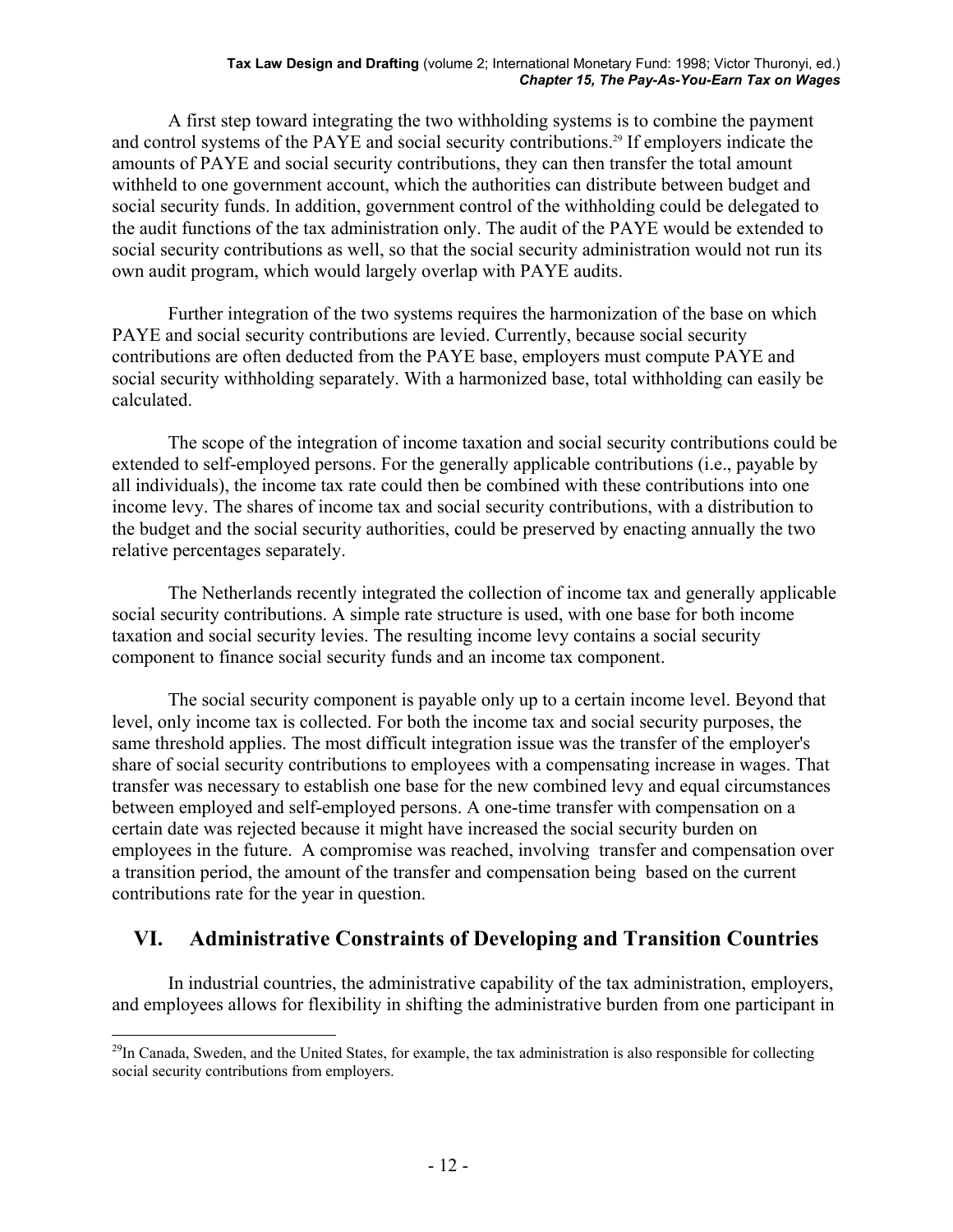the collection process to another. Electronic data processing permits heavy involvement of both tax administration and employers. A comprehensive taxpayer education and taxpayer compliance program allows substantial employee participation. For these countries, administrative constraints are usually not a major issue in the design and operation of the collection system.

 Although the workload of the tax administration, employers, and employees may vary among countries, the focus of every PAYE is on employers as the withholding agents. They initially compute, collect, and account for the income tax on wages and deposit the tax into the treasury accounts. It is their performance of these duties that determines the quality of the PAYE system. The tax administration monitors the filing and payment compliance of employers and ensures that they have complied with the law in computing and transferring the withheld tax by carrying out audits where necessary.

 In developing and transition countries, a limited number of large employers may have the administrative capability, experience, and personnel to administer a relatively complex PAYE. It is prudent, however, to assume that on average most can manage only a fairly simple PAYE. Also from the point of view of control by the tax administration, the PAYE should be accessible to simple audit techniques and should not require highly skilled audit input.

 Regarding the PAYE in the context of a comprehensive income tax, tax administrations of developing and transition countries do not have the means to process and assess large numbers of employee returns. Therefore, the emphasis in these countries should be on a PAYE that is as final as possible. With the PAYE collected, the income tax liability of the majority of the taxpaying employees should be met and no further collection required. Only a relatively small number of employees should be required to file an income tax return, either because these employees are in the highest income brackets or because they receive substantial amounts of other income. The thresholds above which returns must be filed should be based on the tax administration's ability to process returns. Whether or not all of the employees' other income is accounted for in the overall income tax is an issue on which compromise is necessary if the income tax collection system is to be manageable and reasonably equitable. It is better to enforce a reasonably equitable system properly than a perfectly equitable system poorly.

 In the countries where the PAYE does not function in the context of a comprehensive income tax, but is the final income tax on wages, employees file returns only if they have other income. The need to limit the number of returns filed is equally important for the schedular income tax as for a comprehensive income tax; therefore, equally high thresholds should be set for filing. Where income is derived from a second job, a return cannot be filed to combine the wages. However, the alternative of integrating the two withholding schemes by requiring the main employer to include the second job wages and the PAYE in the withholding would overly complicate the PAYE system. The only possible adjustment is to disallow the claim of personal allowances from the second job.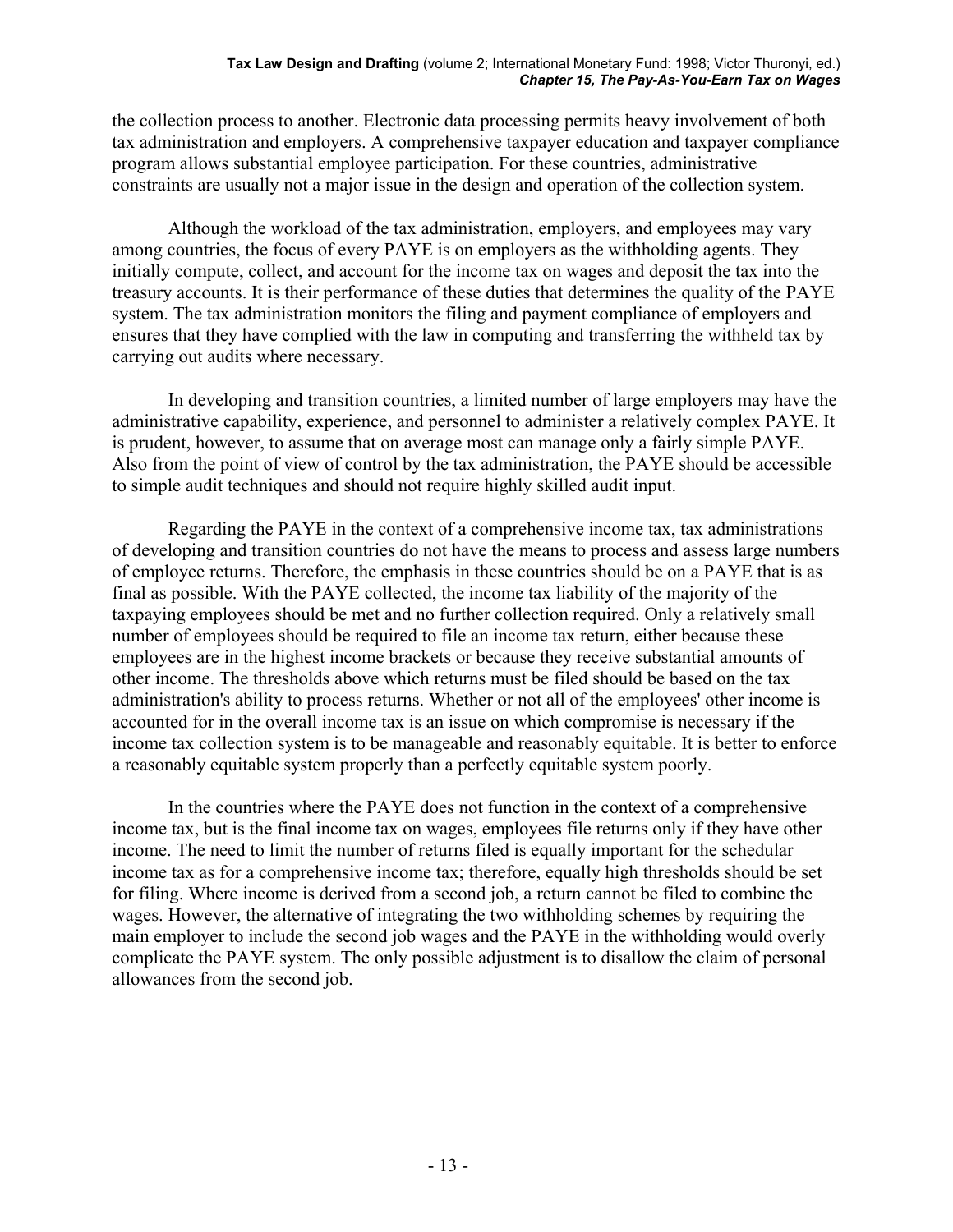The fact that no returns are filed with the administration implies that tax administrations cannot verify against the return tax actually withheld and paid by employers.<sup>30</sup> Final taxation of employees through a PAYE system, therefore, requires regular auditing of the employers' withholding records. These audits should check withholding procedures and transfer of the withheld tax, but should also serve as a check on employees' claims on personal allowances and other deductions.

### **VII. Impact of Inflation on Withholding**

 Many countries in Latin America and the CIS countries suffer, or have suffered, from high inflation. In some Latin American countries, the PAYE rate brackets and the personal allowances are adjusted monthly to reflect price increases; in the CIS countries, such adjustments are generally made less frequently, but do occur within the tax year.<sup>31</sup>

 In a final PAYE, as is applicable in many CIS countries, the tax period is essentially a month instead of a year. What happened in the preceding months and will happen in future months is not relevant for wage taxation in the current month. A recomputation of wages and tax of an earlier withholding period into values of the monetary unit at year-end is therefore unnecessary.

 In Latin American countries, the PAYE functions as a withholding instrument of a comprehensive tax on a calendar year's income. With full inflation accounting, the tax liability should be computed in year-end values of tax rate and personal allowances, although current values have been used in the monthly withholding. For a simple illustration of this, it is assumed here that wages and personal allowances increase monthly by 10 percent because of inflation. Given a wage of \$100 at the end of January, and personal allowances (the monthly share of it) of \$20, the numbers at the end of each quarter are as follows:

|                     | March | June                            | Sept. | Dec. |
|---------------------|-------|---------------------------------|-------|------|
|                     |       | (In units of domestic currency) |       |      |
| Wages               | ⊥∠⊥   | 161                             | ر 1 ک | 285  |
| Personal allowances | 24    | $\sim$<br>ے ر                   | 43    |      |

 For income tax purposes, the personal allowances for the year are \$12 times \$57, or \$684. Taxable wages at year-end values are 12 times \$285, or \$3,420. However, wages may also have changed in real terms, so total wages for the year in year-end values cannot simply be computed

 $\overline{a}$ 

 $30$ In most countries, employers must file a PAYE return together with the payment. The return should contain information on the total wage bill and the tax withheld. Annually, the employer should supply wage and tax information for each employee. That information, however, is not sufficient for audit purposes.

<sup>&</sup>lt;sup>31</sup>These adjustments prevent real increases in tax revenue solely because of inflation. Real decreases in revenue resulting from collection lags may occur because of late transfer of the withheld tax by the employer. *See* Tanzi, *supra* note 25; *See also supra* vol. 1, ch. 13.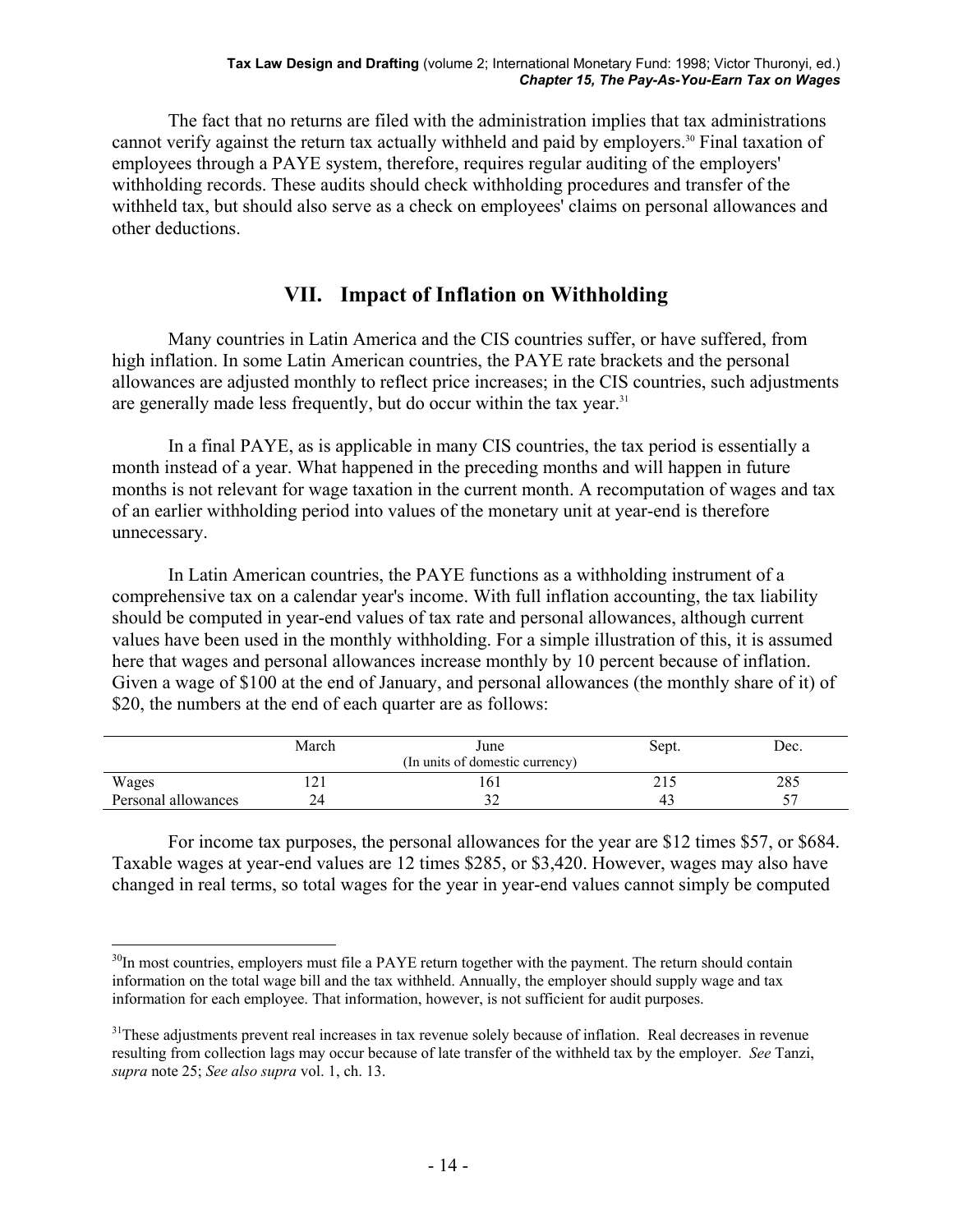by multiplying the year-end wage by 12. It is necessary to recompute each monthly wage and withheld tax at the year-end value.

In the example above, the recomputation of each monthly wage in year-end values does not reduce or add to the tax already paid. Provided that the tax brackets are properly adjusted for inflation, the tax already withheld matches the year-end liability when revalued in year-end prices. In many cases, in fact, a recomputation is not necessary, as it would result in only minor changes that would not justify the complex cumulative system. In Chile, for instance, the system of inflation accounting has been greatly simplified.

 Additional difficulties arise when other income, including other wage income, is involved and a return must be filed to declare the cumulative income. Wage income is generally evenly spread over the tax year, while this may not be true of other income. This raises the question of how to compute that income in year-end values. The administrative burdens involved for both the taxpayer and the tax administration necessarily lead to a limitation of return filing. Only in cases where substantial other income is received should returns be filed.

### **VIII. Withholding Systems: Country Examples**

 The PAYE systems of nine countries—three industrial, four developing, and two in transition—are described in Appendix A. The industrial countries are the Netherlands, the United Kingdom, and the United States; the developing countries are Chile, Indonesia, Kenya, and the Philippines; the countries in transition are Hungary and Russia.

 As Appendix A shows, a fairly large number of different PAYE models have been implemented in national tax systems. A clear pattern of models used by industrial countries on the one hand and developing and transition countries on the other hand cannot be distinguished. Nor is there any evidence that developing and transition countries are using simpler models than industrial countries. Cumulative systems are used by all groups, as are year-end adjustment systems. A reduction of the number of returns filed is an objective in most countries.

 Although the authorities may have designed (and legislated) a sophisticated tax system, lack of administrative expertise and resources may render it quite basic. In a number of countries where employees are required to file income tax returns, the tax administration does not do much with them. In Russia, employers are supposed to administer a cumulative assessment procedure of overall employment income; however, the practice of withholding by a Russian employer may be not much more than a flat-rate payroll tax on wages paid by that employer.

 In the following two tables, the main characteristics of the PAYE systems of the nine countries are summarized.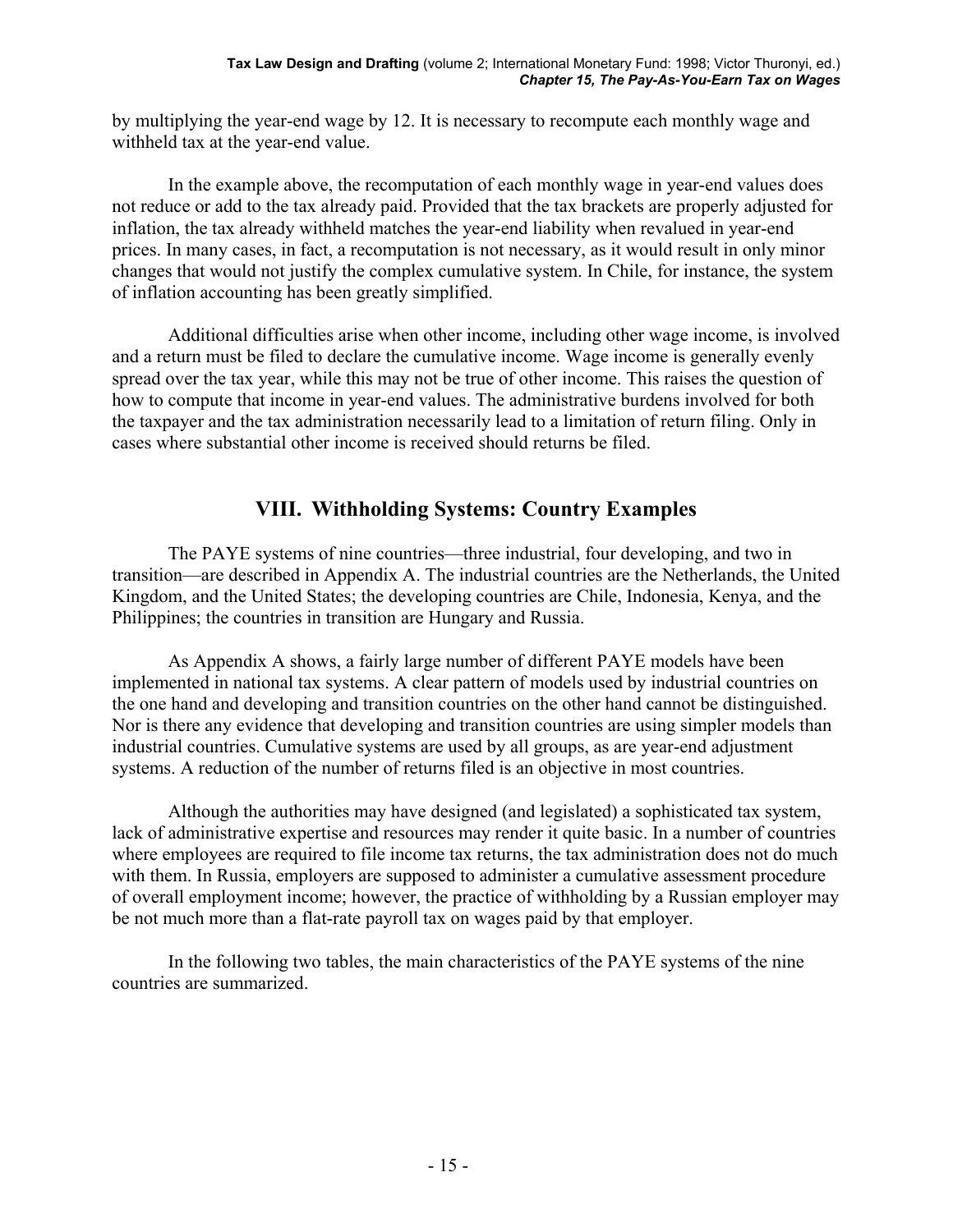|                                                                        | Type of PAYE System |                                                                                                                                       |                       | Finality of PAYE |                                                         |              | Involvement of Tax Administration |                     |
|------------------------------------------------------------------------|---------------------|---------------------------------------------------------------------------------------------------------------------------------------|-----------------------|------------------|---------------------------------------------------------|--------------|-----------------------------------|---------------------|
| Country                                                                | Simple              | Cumulative                                                                                                                            | Year-end-<br>adjusted | Preliminary      | Semi-final                                              | Final        | Allowances<br>Personal            | Deductions<br>Other |
| Chile                                                                  |                     |                                                                                                                                       |                       |                  |                                                         |              |                                   |                     |
| Hungary                                                                |                     |                                                                                                                                       | ×                     |                  | $\frac{1}{2}$<br>x x x $\frac{1}{2}$<br>x $\frac{1}{2}$ |              |                                   |                     |
| Indonesia                                                              |                     |                                                                                                                                       | $\times$              |                  |                                                         |              |                                   |                     |
| Kenya                                                                  |                     |                                                                                                                                       |                       |                  |                                                         |              |                                   | X                   |
| Netherlands                                                            | ×                   |                                                                                                                                       |                       |                  |                                                         |              |                                   | X                   |
| Philippines                                                            |                     |                                                                                                                                       | ×                     | ×                |                                                         | ×            |                                   |                     |
| Russia                                                                 |                     | ×                                                                                                                                     |                       |                  |                                                         | $\mathsf{X}$ |                                   |                     |
| United                                                                 |                     | $\times$                                                                                                                              |                       |                  | ×                                                       |              | ×                                 | $\times$            |
| Kingdom                                                                |                     |                                                                                                                                       |                       |                  |                                                         |              |                                   |                     |
| United States                                                          |                     |                                                                                                                                       |                       | ×                |                                                         |              |                                   |                     |
| $1/$ Filing thresholds are applicable.<br>$2/$ PAYE is not refundable. |                     | $\frac{3}{2}$ If income exceeds a certain level, a return must be filed<br>Sources: Appendix and references at the end of this paper. |                       |                  |                                                         |              |                                   |                     |

Table 1. Characteristics of PAYE Systems in Nine Countries Table 1. Characteristics of PAYE Systems in Nine Countries

18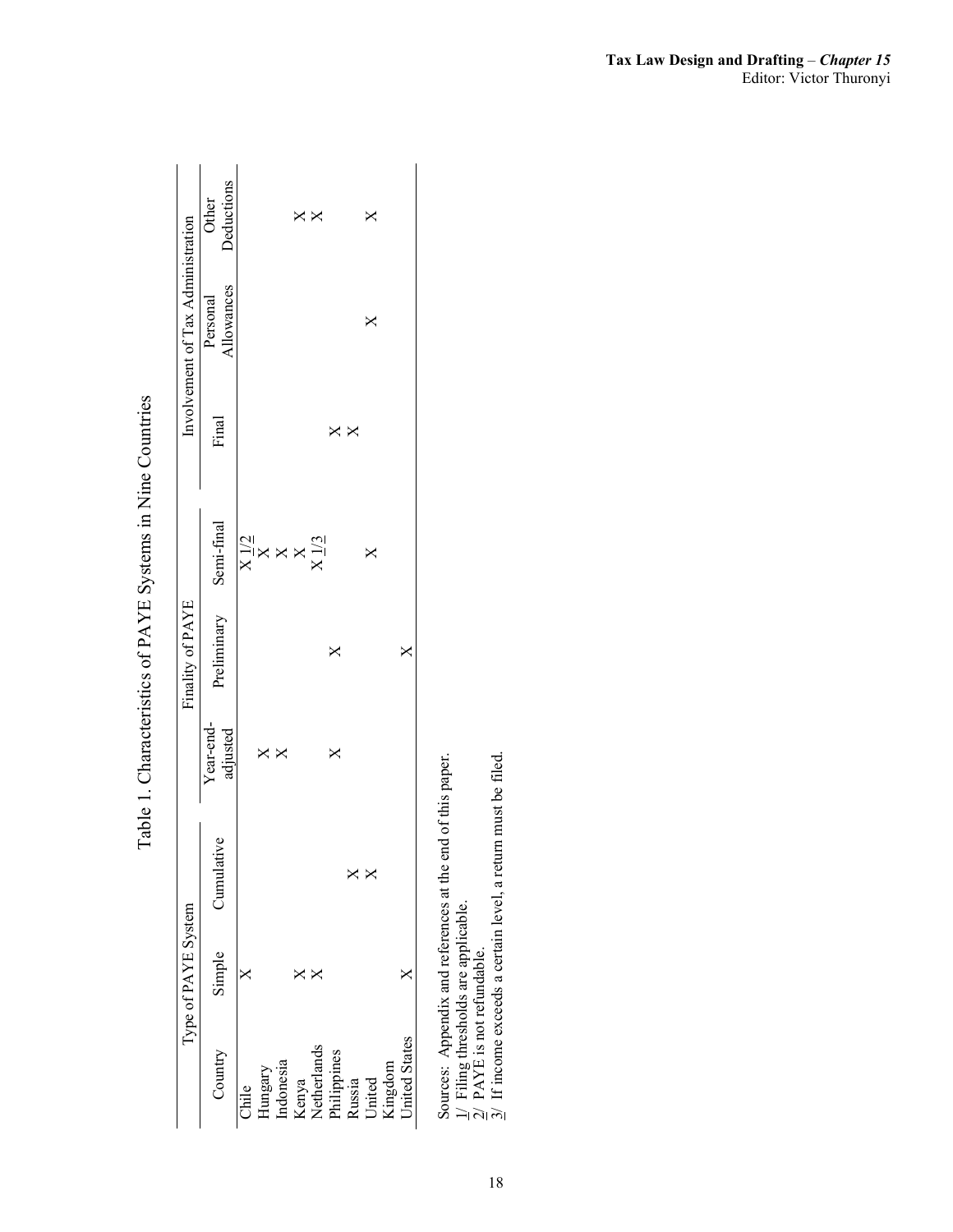|                          | Integrated with<br>Social Security<br>Contributions |              |  | × |                                                                                     |                           |                      |
|--------------------------|-----------------------------------------------------|--------------|--|---|-------------------------------------------------------------------------------------|---------------------------|----------------------|
|                          | Personal Allowances<br>Disallowed for<br>Second Job |              |  |   | ×                                                                                   |                           | ×                    |
|                          | Other nonwage<br>income                             |              |  |   |                                                                                     | $\mathsf{V}^{\mathsf{I}}$ |                      |
|                          | Other wage<br>income                                |              |  |   |                                                                                     | ×                         |                      |
| Included in the PAYE Are | deductions<br>Other                                 |              |  | × |                                                                                     | ×                         | $\times$             |
|                          | allowances<br>Personal                              |              |  |   |                                                                                     |                           |                      |
|                          | Country                                             | <b>Chile</b> |  |   | Hungary<br>Indonesia<br>Kenya<br>Keherlands<br>Netherlands<br>Philippines<br>Russia | United Kingdom            | <b>Jnited States</b> |

Table 2. Additional Characteristics of PAYE Systems in Nine Countries Table 2. Additional Characteristics of PAYE Systems in Nine Countries

Sources: See appendix and laws cited therein. Sources: See appendix and laws cited therein.

1/ Other income may limit other deductions.

2/ Included to some extent.

 $\frac{1}{2}$  Other income may limit other deductions.<br> $\frac{2}{2}$  Included to some extent.<br> $\frac{3}{2}$  Payment and audit programs are integrated. 3/ Payment and audit programs are integrated.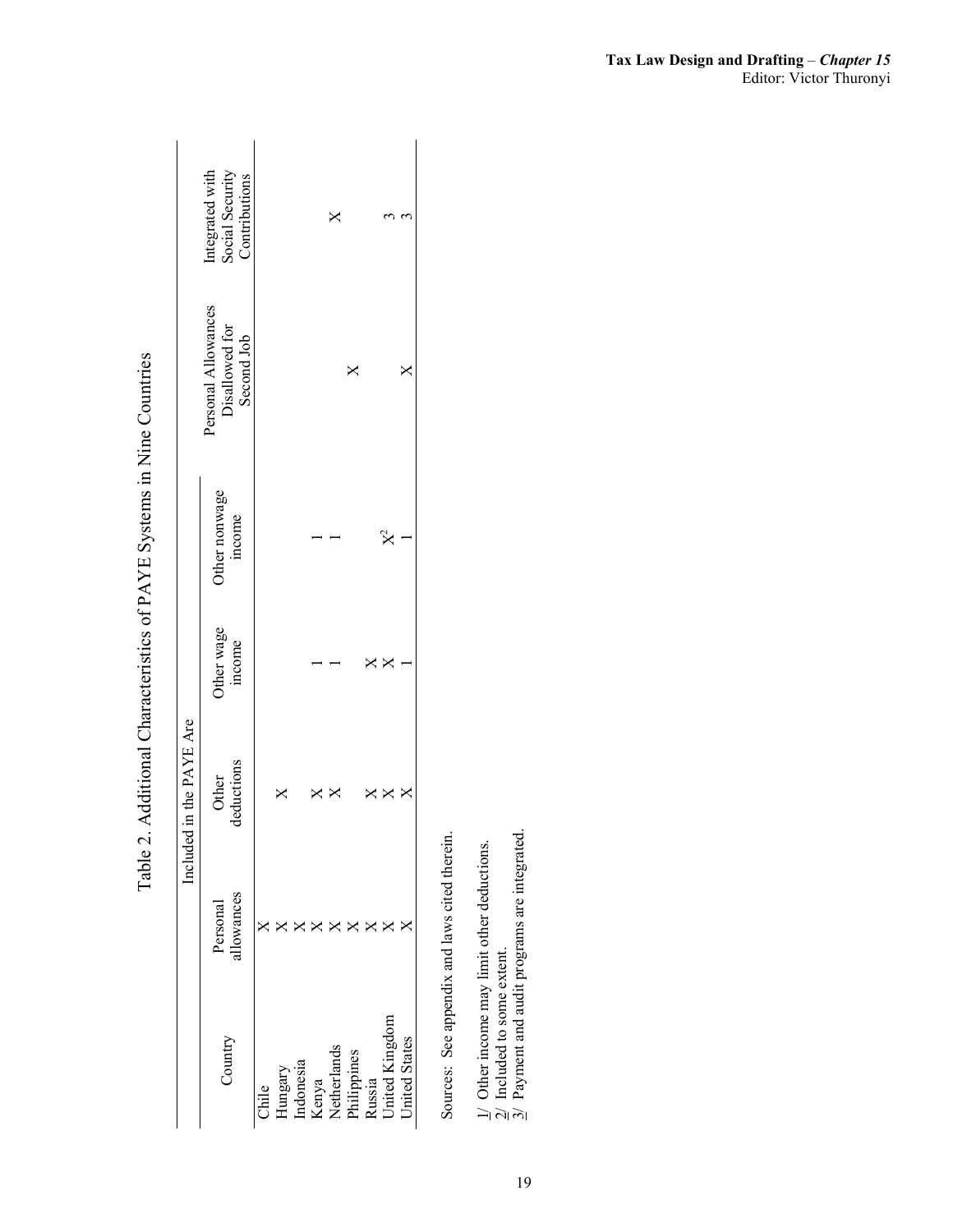### **IX. The PAYE Recommended for Developing and Transition Countries**

 Tax legislation should be compatible with the standards used by the tax administration, withholding agents, and taxpayers, in the sense that the compliance required is at par with available and enforceable compliance. Tax legislation requiring high voluntary compliance and administrative control, but executed by a weak tax administration and inexperienced withholding agents and collected from uncooperative taxpayers will not yield the budgeted revenue, nor realize the intended distribution of the tax burden, or achieve the intended distribution of the tax benefits.

 Such legislation will hamper economic development and further reduce the population's willingness to comply with government policies.

 Given developing and transition countries' administrative constraints, a simple PAYE should be given preference over any other PAYE system, regardless of whether the PAYE functions in the context of a comprehensive or a schedular income tax system.

### **A. Simple PAYE**

 It is very important that the PAYE be simple. The tax administration, not the employer, should perform the assessment function. A simple PAYE therefore, implies that an employer is not required to

 • administer other income of the employee, whether that other income is wages from a second job or nonwage income. The PAYE covers only wages earned from the employer administering the withholding. That coverage is complete, however, including earnings in cash and in kind. For wages in kind, the employer is provided with clear and explicit valuation guidelines by the tax administration, $32$ 

 • assess or withhold tax from accumulated taxable wages earned in periods that extend beyond the regular pay periods of a week or a month. Personal allowance and wage changes from one pay period to another do not affect the withholding for a given pay period. The employer is not obliged to add pay periods together and adjust the tax withheld for those periods into a tax assessed for the whole year. Cumulative and year-end adjusted PAYE systems are not simple.

 • compute the tax to be withheld from wages paid. The employer is able to work with withholding tables that are designed, produced, and provided free of charge by the tax administration. The tables are easy to use so that the employer can read the PAYE straightforwardly from them. Following a column of taxable wages, columns of tax to be withheld for each personal allowance group (e.g., single, married, one or more dependent children) list the applicable tax amount. The wage column has small wage steps, and variations of wages between steps do not affect the amount of PAYE.

 $\overline{a}$ <sup>32</sup>*See supra* ch. 14, sec. XII(D).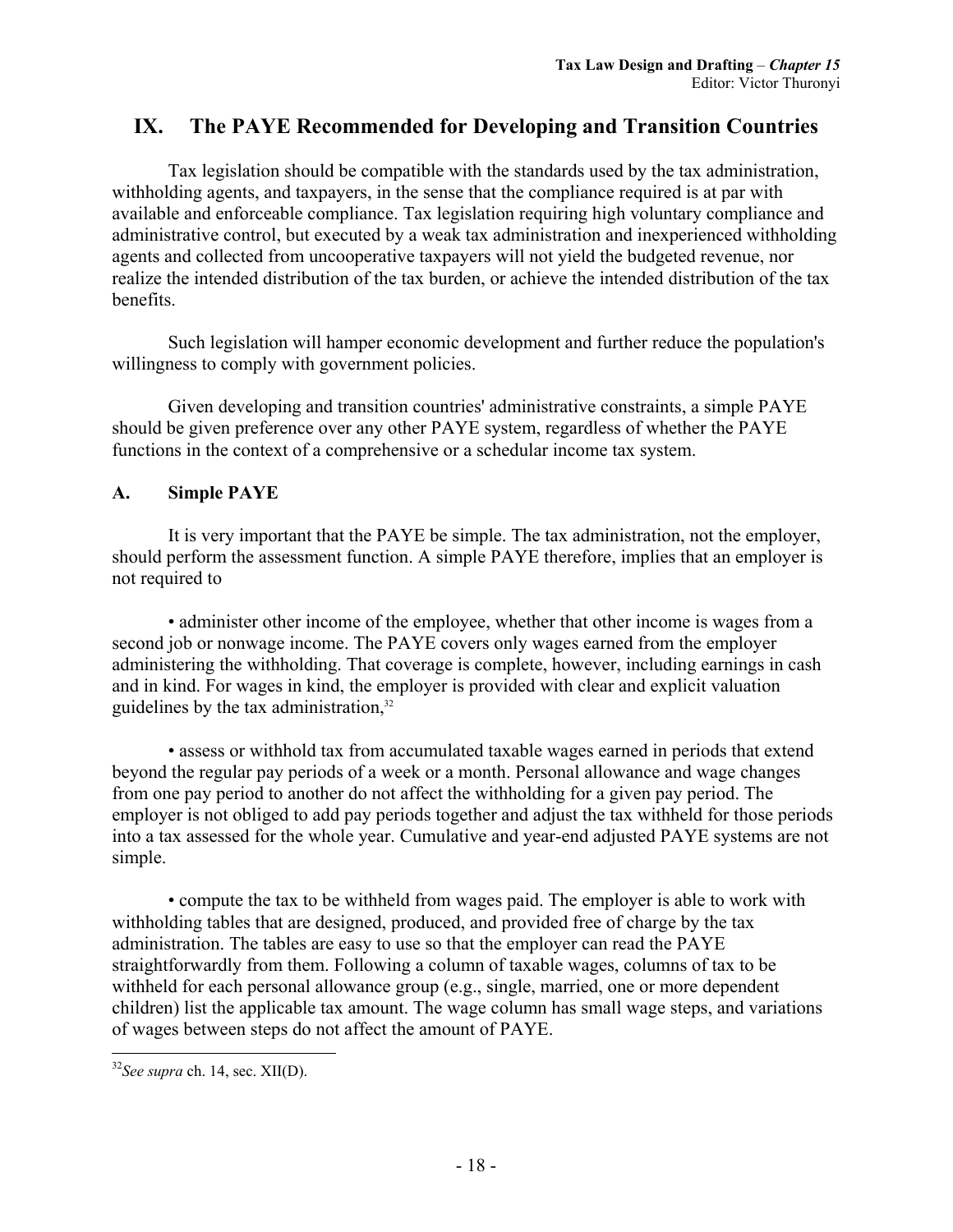A simple PAYE system permits final income taxation of an employee who holds only one job, is entitled to personal allowances, and may claim only widely used other deductions for income tax purposes. Such an employee does not have to file a return. Therefore, the employer is required to

 • collect from the employee information on the personal allowances to which he or she is entitled. Although the tax administration provides the forms to be completed by the employee and randomly checks the information during employer audits, the forms are filed with and kept by the employer.

 • compute wages for withholding purposes, deducting a proportional share of personal allowances and widely used deductions. The employer includes widely used deductions to limit further return filing by employees. The simple PAYE, however, is not used for special deductions claimed by only a small number of employees; for these deductions, a return must be filed.

 • maintain wage withholding records for each employee, containing entitlement to personal allowances, other deductions authorized by the tax administration, totals of taxable wages and PAYE withheld in the tax year to date, and payments to the treasury. Taxable wages include those in kind, valued on the basis of clear and explicit tax administration guidelines. If (as it generally should) the tax administration uses a taxpayer identification number (TIN), the records are identified by that number.

 • deposit the tax withheld each month in the treasury, accompanied by a document listing the total number of employees, amount of taxable wages, and PAYE withheld.

 • send at the end of the tax year a report to the tax administration, and an individual statement to the employee, on wages paid and PAYE withheld and paid for each employee. The annual reporting is more detailed for comprehensive than for schedular income taxes.

 To increase the finality of wage withholding, the employee is required to file a return only if substantial other income is earned, and is allowed to file a return only if significant additional deductions are claimed.

 In addition, to maximize the finality of the wage withholding, an employee whose wage income varied during the tax year or who received income for only part of the tax year, may not be allowed to file a return for the purpose of a refund.<sup>33</sup>

<sup>1</sup>  $33$ This aspect of the final PAYE of the CIS countries is used in Chile. Such a rule can be criticized as unfair. In deciding whether to adopt it, policymakers need to estimate the degree of unfairness that is likely to be involved given the rate schedule, and weigh the unfairness against the administrative costs of allowing return filing in the context of the system as a whole.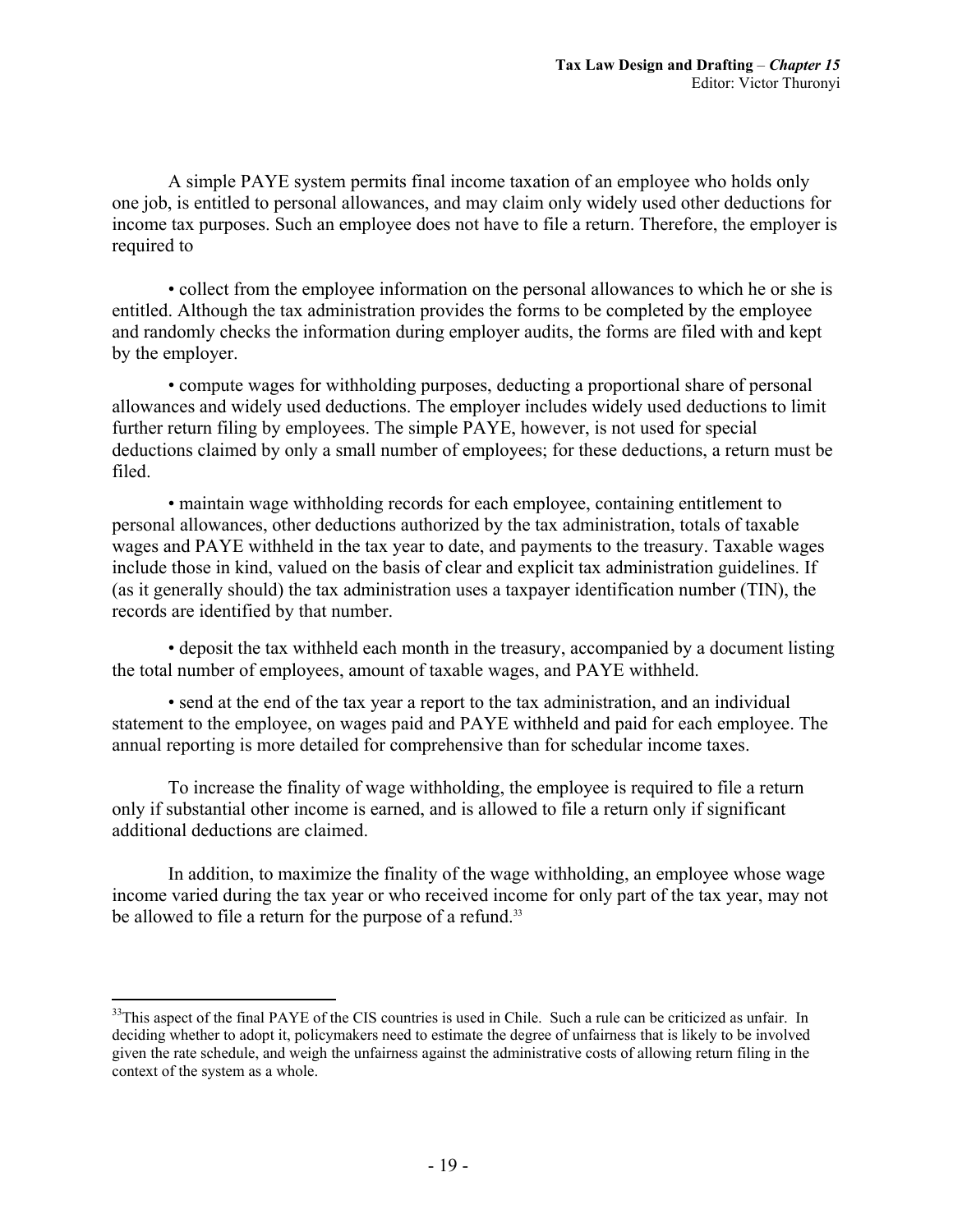### **B. PAYE and a Comprehensive Income Tax**

 In a comprehensive income tax, the PAYE is not a tax entirely by itself. Wages are consolidated with taxable income subject to tax, and the PAYE withheld is credited against the tax on total taxable income. Given the similarity between PAYE withholding rates and the income tax rate schedule, in the absence of other income and special deductions, in principle, a credit after consolidation results in a zero liability. In short, the whole income tax exercise with return filing and assessment is essentially redundant. Therefore, most countries applying the concept of a comprehensive income tax do not require return filing in that case. The PAYE is a final tax in these circumstances.

 In most countries with a semifinal PAYE, individuals must file returns when they earn other income, including wages from a second job.<sup>34</sup> Some countries have introduced so-called filing thresholds, stipulating that below a certain amount of other income a return need not be filed. A second job, however, more or less automatically requires the wage earner to file a return regardless of total income earned. As mentioned above, sometimes a filing threshold is required for return filing for a refund. Returns for small refunds are not accepted.<sup>35</sup>

 In developing and transition countries, taxpayer compliance is at an early stage, and the tax administration's processing and enforcement capacity is not yet up to handling a large number of returns. It is therefore urgent that return filing be restricted to those cases where the consolidation of employment income with taxable income from other sources yields substantial revenue and markedly improves the equity of the system. Generally speaking, returns should therefore be filed only by employees who (1) receive a sizable amount of other income or have significant other deductions, or (2) are in the highest income brackets. Although it can be argued that high-wage employees are properly taxed in the PAYE, it is prudent to include all relatively high income earners in the income tax assessment system.<sup>36</sup>

 Sizable other income, significant other deductions, and highest income brackets can be defined according to the circumstances. In an emerging market economy, with a weak tax administration and a majority of the employees working at near-subsistence levels, the filing thresholds should be fairly high. In time, as the tax administration gains experience, income tax consolidation can be given a higher priority.

 A second job is a frequent source of other income in developing and transition countries. The fact that such income is not consolidated with regular employment income results, inter alia, in the unintended benefit of a second set of personal allowances. To eliminate that benefit

 $^{36}E.g.,$  LSO ITA § 129(b)(i).

1

 $34$ In the United Kingdom, however, other income is, at least to some extent, included in the year-end adjusted and the cumulative PAYE.

 $35$ An individual whose wage income varied during the tax year may not file a return for a refund of PAYE in Chile.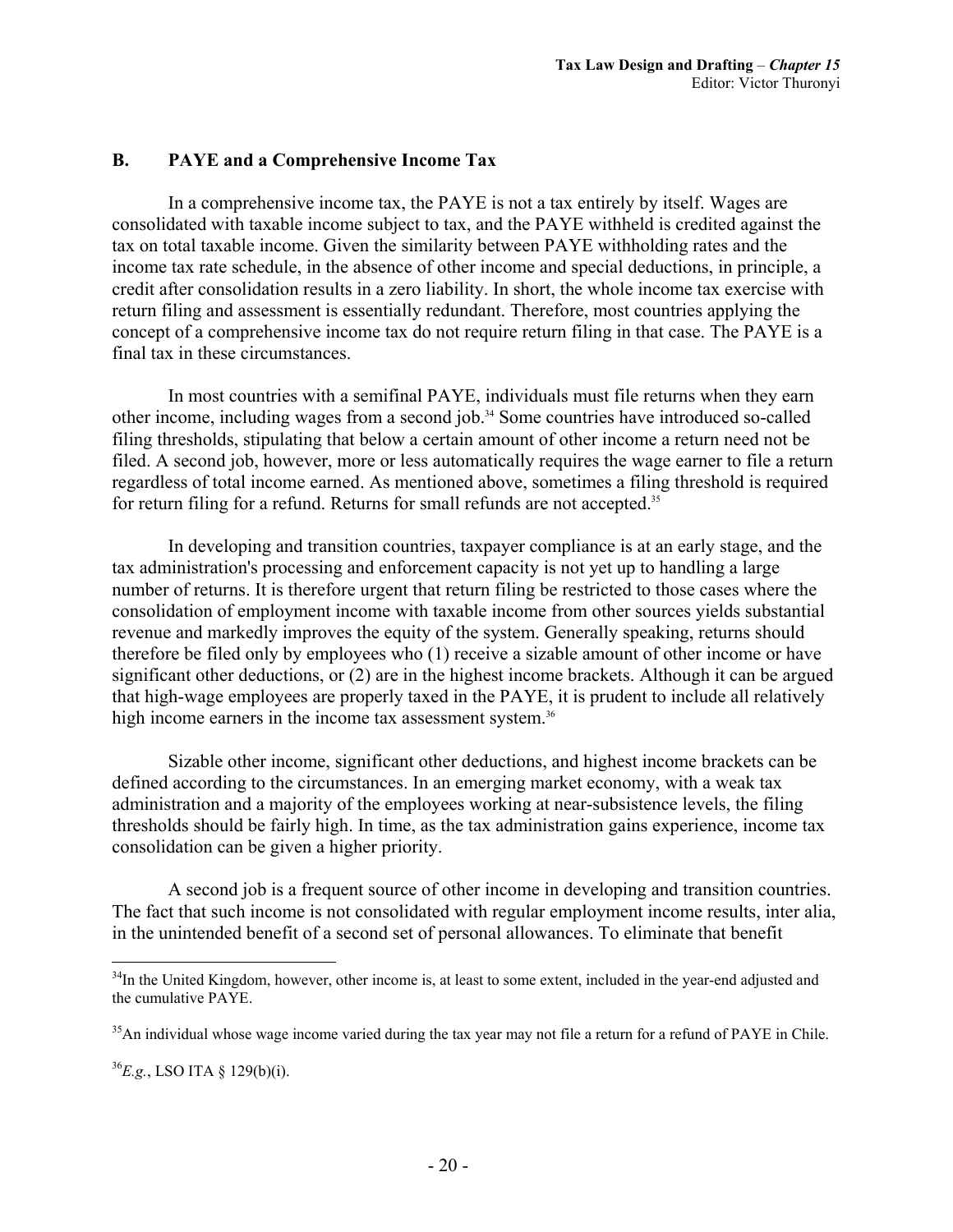without resorting to income tax consolidation, the use of personal allowances must be restricted to the main employment. Some industrial countries--for example, the United Kingdom--have solved that problem by issuing allowance claim forms that are identified by the TIN and can be used to obtain only one set of personal allowances. If the nonfiling employees are registered with the tax administration, other countries can also use this system. Without such a registration system, however, the administration has limited means to control the multiple use of personal allowances in the withholding stage.

### **C. The PAYE and a Schedular Income Tax**

 In terms of the preceding section, a PAYE in the context of a schedular income tax is similar to the PAYE of a comprehensive income tax if, in the latter, sizable other income, significant other deductions, and highest income brackets are defined so that no employees meet the criteria for consolidation. This situation also indicates the difference between the two systems: in the comprehensive PAYE, consolidation of employment and other income is possible but not necessary for all taxpayers, whereas in the schedular PAYE, income from different sources is not consolidated.

 Although the schedules presume that accumulated employment income will be taxed by the schedular PAYE, within the employment income schedule consolidation is not possible. The PAYE is a withholding instrument that individual employers use for wages paid. It is not suitable for withholding from the aggregate of employment income received by each employee. In the CIS countries, the main employer theoretically includes in the PAYE wages and withheld tax from a second job; however, this process is unenforceable and, moreover, is very much at variance with the concept of a simple PAYE.

 Because the PAYE cannot be used for consolidation purposes, a fully schedular PAYE is an inadequate instrument for distributing the overall tax burden based on the individual ability to pay tax. Therefore, a long-term objective should be a global income tax structure in which a single rate schedule applies to an individual's total annual income. Within that objective, many employees could still be taxed in a schedular fashion, provided that persons with sizable other income are required to file a consolidating return or persons with significant other deductions are allowed to request a refund.

 In conclusion, taxation of income, including employment income, should be comprehensive, and the return filing rules should be pragmatic. Initially, the filing of a return could be exceptional, limited to employees in the highest income brackets; later, it should be extended to taxpayers who regularly receive significant income from more than one source.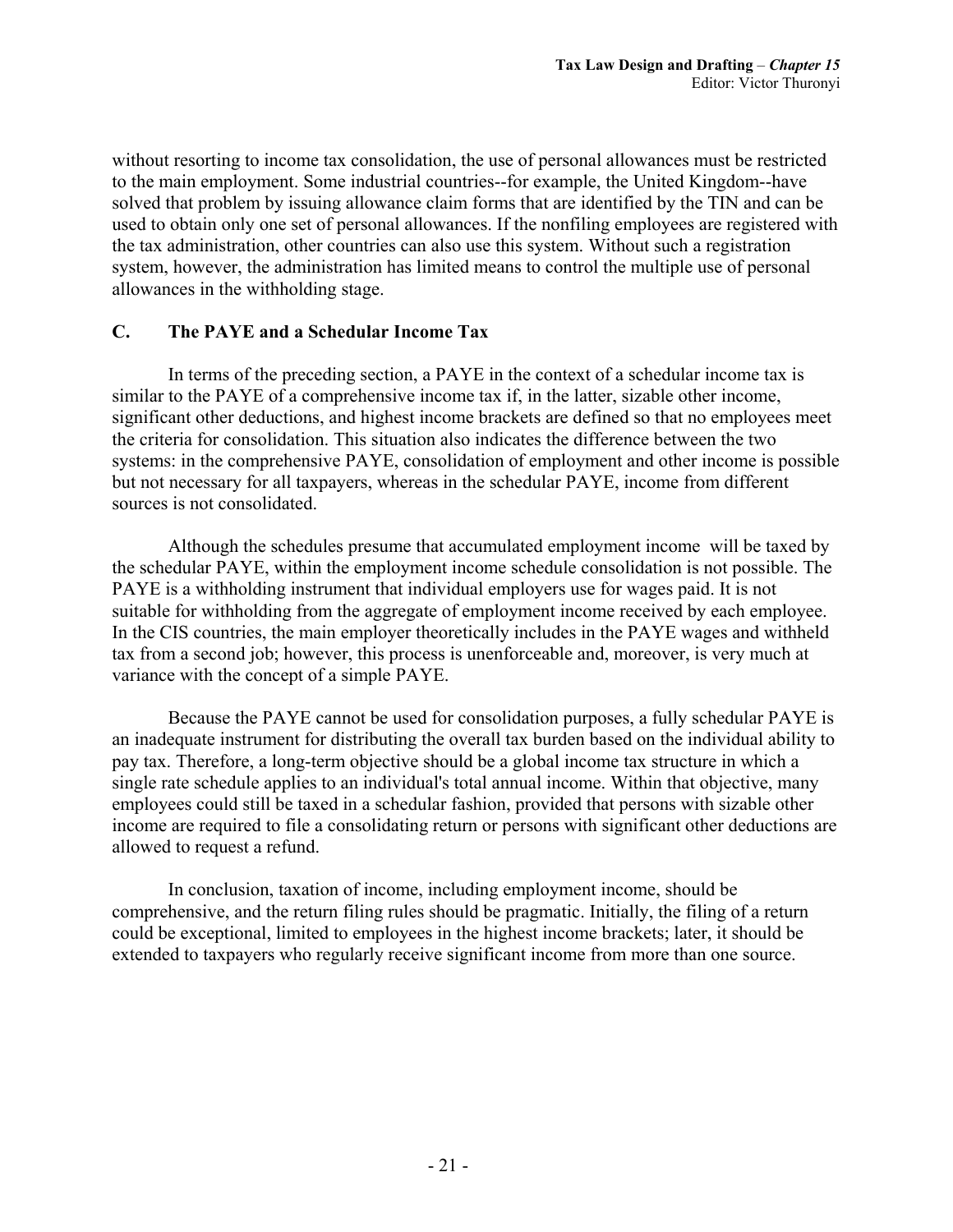### **Appendix. Description of National PAYE Systems**

 The following description of national PAYE systems focuses on (1) the withholding rate versus the income tax rate, (2) the inclusion of special allowances and deductions in the withholding system, (3) the treatment of income from secondary employment and other income (4) the withholding from wage increases and nonperiodic wage income (5) the withholding for social security purposes (6) the distinction the systems may make between lower and higher wage income and (7) the information the employee and the employer must furnish to one another and to the tax administration.<sup>37</sup> It is based on the situation in 1995.

### **Industrial Countries**

 This section presents the PAYE systems of the Netherlands, the United Kingdom, and the United States, which have a comprehensive income tax. In the Netherlands, about 50 percent of employees file returns; in the United Kingdom, about 10 percent; in the United States, nearly 100 percent.

 The filing of returns by nearly all employees (as in the United States) allows for a rather simple PAYE. The administrative burden is shared by employees, employers, and tax administration, without a principal role for any of them. Where employers have a larger share of the burden (as in the United Kingdom), one would expect relatively lower overall administrative costs of tax collection. Because more returns are filed, the administrative costs of tax collection should be higher in the United States. In fact, however, these costs are much lower in the United States than in the United Kingdom (about 0.5 percent of income tax receipts, versus 2 percent in the United Kingdom),<sup>38</sup> probably because of the high degree of computerization of the U.S. tax administration. Assessing returns is not a time-consuming issue for that administration, and a final withholding system is therefore not a priority for the administration.<sup>39</sup>

### **Netherlands**

 $\overline{a}$ 

 In the Netherlands, an employee must submit to the employer an annual statement regarding his or her personal allowances (the so-called employee's statement). An employee who wants the withholding reduced because he or she has deductible expenses (e.g., mortgage interest), requests the tax administration to authorize the employer to do so. The tax administration authorizes a reduction only where it is likely that other taxable income will not outweigh the reduction. Only through a (reduced) authorization for other deductible expenses does other income have an impact on the withholding. The personal allowances claimed in the

<sup>37</sup>For a general discussion of some of these design features, *see supra* ch. 14, sec. XII.

<sup>38</sup>*See* John A. Kay & Mervyn A. King, The British Tax System (5th ed., 1990).

<sup>&</sup>lt;sup>39</sup>The cost of complying with the obligations to complete and file a tax return is not included in the comparison.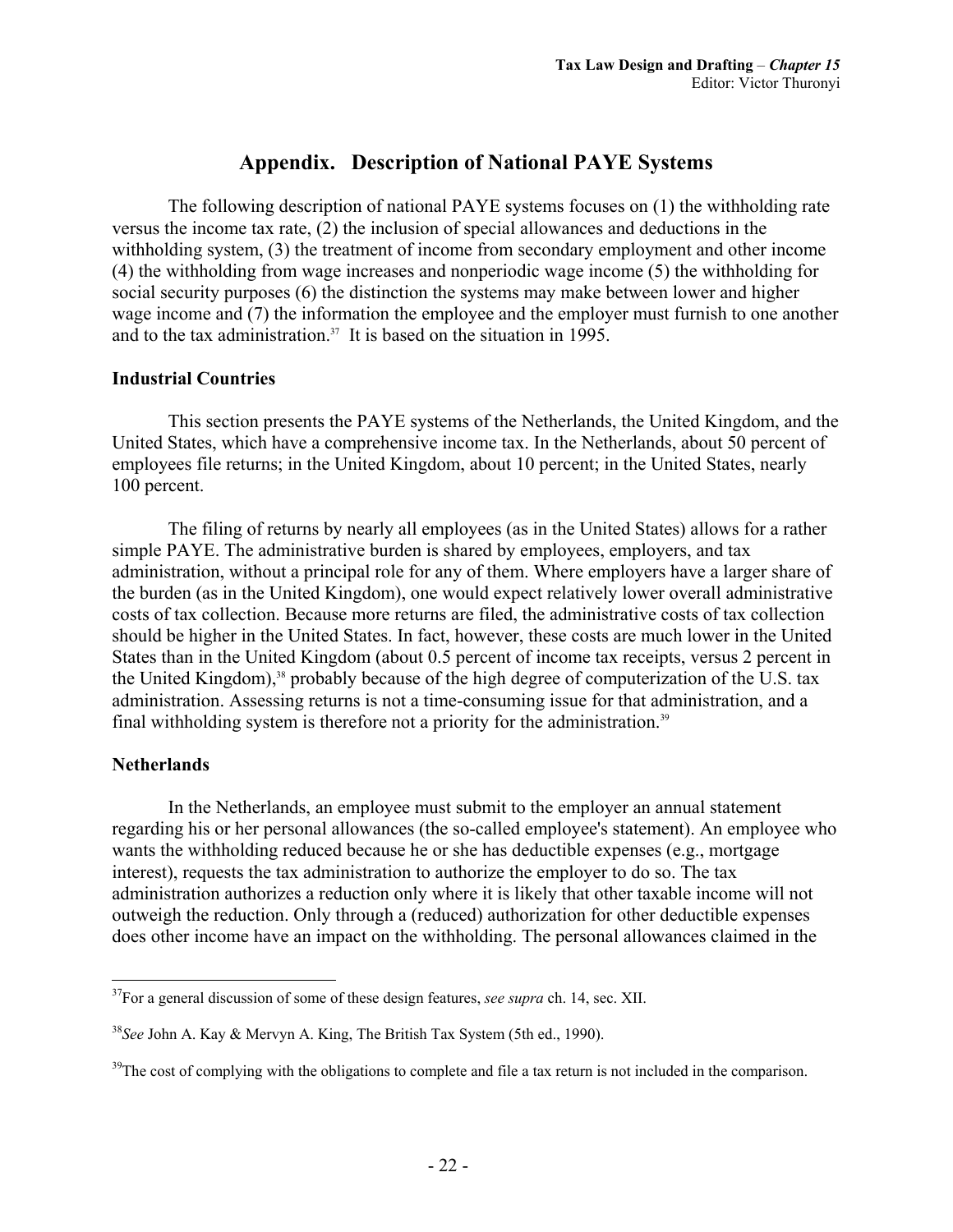employee's statement are not affected by other income. If no statement is submitted to the employer, personal allowances are limited to the entitlement of a single person.

 Withholding tables are based on the income tax rate, with the inclusion of a standard allowance. The tables are applied in a noncumulative fashion. The relevant pay period is basically the tax period for PAYE purposes. The tax consequences of a changing wage level, for example, are not resolved at the PAYE stage. Changes in the personal circumstances of the employee are reported to the employer by a new employee's statement. The withholding is adjusted for future pay periods only.

 Each job stands on its own, regardless of wages earned in another job or income received from other sources. The withholding is taken from the wages as though these wages were the employee's only taxable income. Nonperiodic wage income is taxed at a flat rate, based on the total wage earned by that employee at that job.

 Although the social security funds are outside the government budget, the generally applicable social security contributions are fully merged with the income tax rate and, therefore, also with the PAYE withholding. Part of the resulting income levy is transferred to the social security funds. The remainder, being the old-style PAYE, is recorded as income tax. The tax administration is solely responsible for collection and compliance control. The social security funds are charged a fee for the administrative services rendered by the tax administration.

 The Netherlands income tax law contains strict rules regarding the filing of income tax returns. If there is an excess of PAYE withheld over income tax due (because of a varying wage level, wages earned during only part of the tax year, an increase in personal allowances during the tax year, or deductions not claimed or not permitted for PAYE purposes), a return can be filed for a refund provided the refund is not insignificant.<sup>40</sup> When a wage earner has other income (including wages from a second job), he or she must file a return to assess the additional income tax due if the additional income exceeds the filing threshold.<sup>41</sup> Wage earners whose income exceeds a certain level must also file a return.<sup>42</sup>

 Each month, the employer must transfer to the treasury the tax withheld and file a return with the administration. Each year, the employer must inform the administration and the employees about tax and social security contributions withheld and the amount of taxable wages paid. Each employee is identified by a TIN (used for tax and social security purposes). If employees need to file a return, they include that information in the return.

<sup>42</sup>*See id*.

<u>.</u>

<sup>40</sup>*See* NLD WIB § 62.

<sup>41</sup>*See id.* § 64.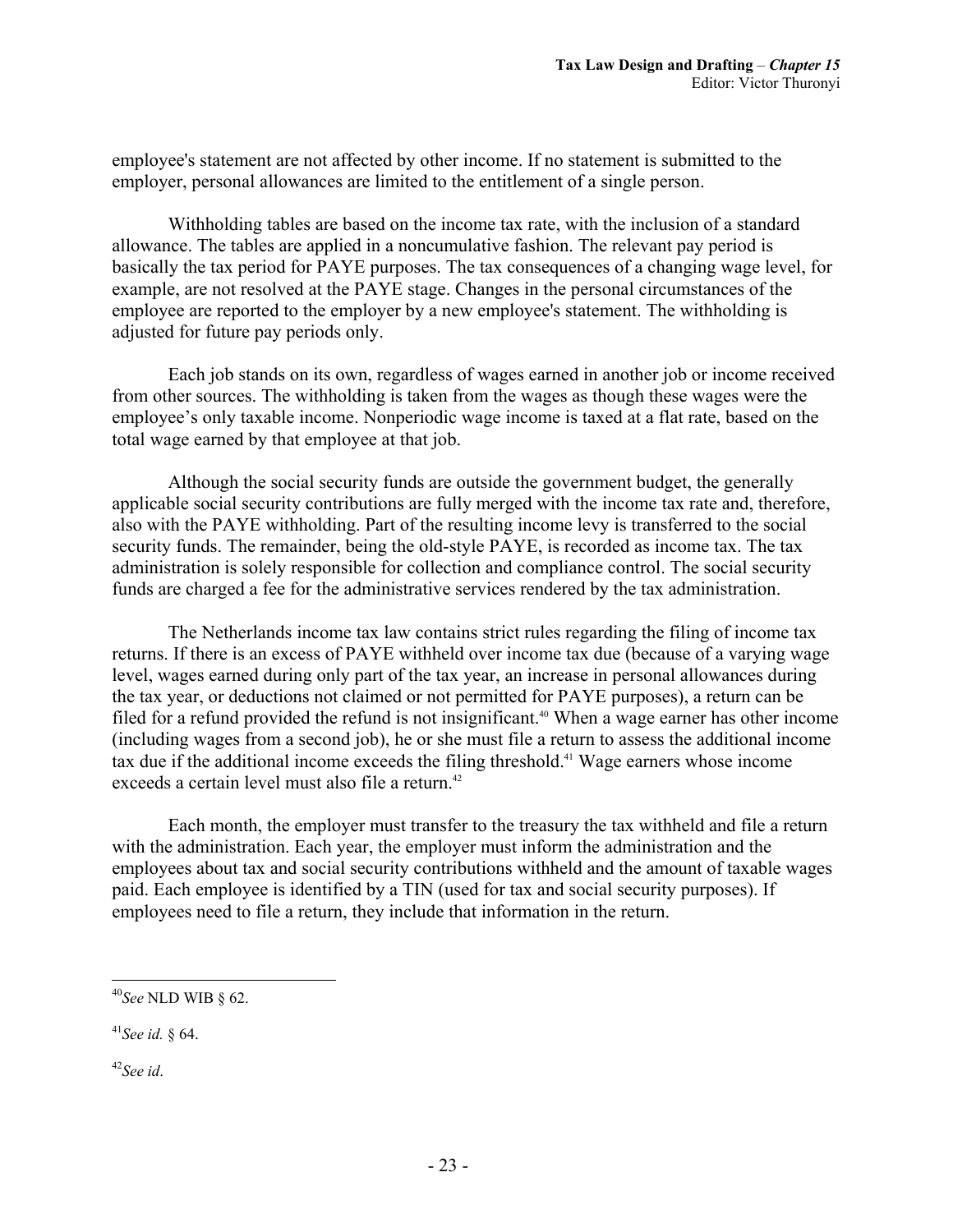### **United Kingdom**<sup>43</sup>

When starting to work for the first time, the employee must file an information form (a coding claim form) with the tax administration. On that form, the employee informs the administration about his or her income tax position in terms of personal allowances<sup>44</sup> and other income. Based on that information, the administration determines the employee's tax-free allowance.45 In principle, this allowance is the sum of personal allowances reduced by the amount of other taxable income on which no withholding is applicable and that is rather certain to be received. Subsequently, the tax administration informs the employer and the employee about the tax-free allowance in a "notice of coding." De facto, the involvement of the administration takes the form of an advanced income assessment.

 The employer deducts the PAYE from taxable wages in a cumulative way: for each pay period, the tax to be withheld is the income tax due for the tax year inclusive of the current pay period with a pro rata allocation of the tax-free allowance, reduced by the tax already withheld in the preceding pay periods of the year. If an employee changes jobs during the tax year, he or she receives from the previous employer a statement about the tax-free allowance (the coding), wages taxed, and tax withheld; based on this statement, the new employer continues the cumulative withholding for the remainder of the tax year.<sup>46</sup>

 The coding claim forms are filed with and checked by the tax administration. If the form is not filed, a notice of coding cannot be issued, and the employer must withhold tax based on a so-called emergency code. That code allows only the basic personal allowance of a single person. In this case, only the tax-free allowance attributable to the remaining pay periods of the tax year can be used, whereas a notice of coding allows the use of the full annual allowance. An employee is required to file a new coding claim form every five years or immediately after a change in the employee's personal circumstances.

 For a second job, a form is filed separately with the tax administration. Because the information on other income includes wages earned in principal employment, the notice of coding issued for the second job contains no tax-free allowances. The coding could indicate that the tax is to be withheld at a rate higher than the basic rate.

 $\overline{a}$ 43For a general discussion of the United Kingdom's cumulative PAYE, *see* John Tiley, Butterworths U.K. Tax Guide 1990-91 ¶ 6: 115 (1990).

<sup>&</sup>lt;sup>44</sup>Other general deductions are limited in the United Kingdom, and, if allowed, take the form of a reduction at source. For example, mortgage interest is reduced by the percentage that is the basic income tax rate when receivable by a qualified lender, who can, in turn, claim a refund from the administration. GBR ICTA § 369.

<sup>45</sup>*See* Income Tax (Employments) Regulations 1993, Regulation 7.

<sup>46</sup>*See id.* Regulation 18.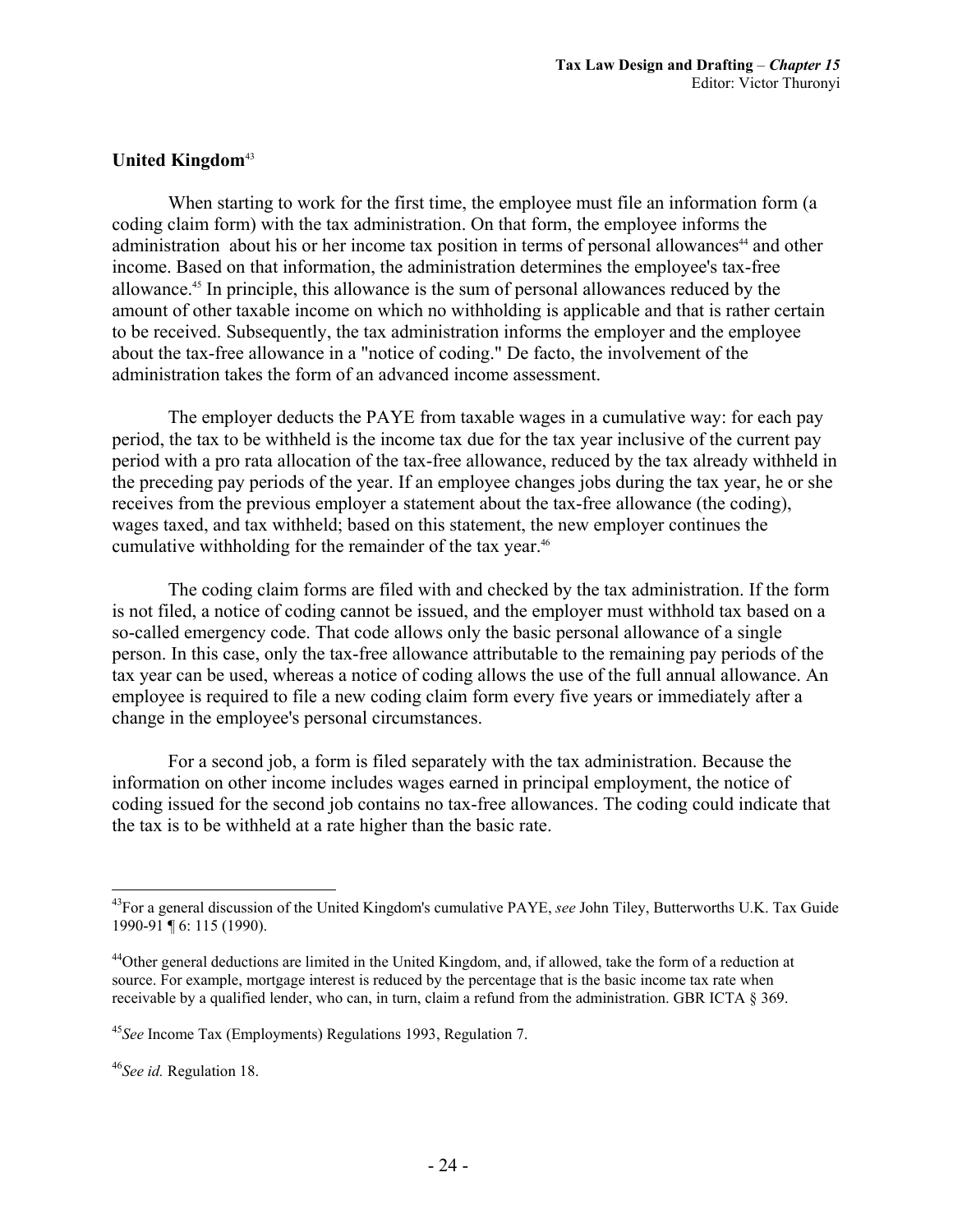Other nonwage income of the employee is included in the withholding by the employer to the extent that (1) it is reported in the claims form, (2) withholding is not applicable on that income, and (3) other income is equal to or smaller than the personal allowances. Therefore, other income can reduce personal allowances to zero, but cannot increase the taxable income subject to the PAYE.<sup>47</sup>

 Social security contributions are withheld separately from the PAYE on a noncumulative basis and are partly deductible for PAYE purposes. The generally applicable contributions are payable to the tax administration. Compliance control is shared by the tax administration and the social security administration. Both administrations may make field audits.

The PAYE is deposited with the treasury on a monthly basis.<sup>48</sup> The tax administration is informed annually by employers of the employees' taxable income and tax withheld.<sup>49</sup> Each employee is identified by a social security number. Sometimes, insufficiently withheld income tax is carried forward to the following tax year (through a lower coding); in other cases, the employee is sent an income tax return.

 The United Kingdom has not issued strict rules regarding the filing of income tax returns by employees. Generally speaking, taxpayers are required to inform the tax administration about income that is not taxed or is insufficiently taxed at source. The tax administration then chooses between an adjusted coding for PAYE purposes and/or an "invitation" to file a return. Taxpayers who regularly receive substantial other income are required to file a return.

#### **United States**

 The withholding process begins with the employee completing a form for his or her employer, stating the number of standard personal allowances he or she is entitled to and the special expenses that are deductible from income (such as mortgage interest, local taxes, extraordinary medical expenses).<sup>50</sup> Special deductions in excess of the income tax standard deduction are expressed as a multiple of the standard personal allowance and are added to the number of such allowances.

 Based on this form, the employer deducts from the employee's wages an amount equal to the number of claimed personal allowances multiplied by the standard allowance and applies the

<sup>1</sup>  $47$ Currently, the U.K. tax administration is contemplating using "negative tax-free allowances" when other income exceeds personal allowances.

<sup>48</sup>*See* Income Tax (Employments) Regulations 1993, Regulation 40.

<sup>49</sup>*Id.* Regulation 43.

<sup>50</sup>*See* USA IRC § 3402(f)(2)(A).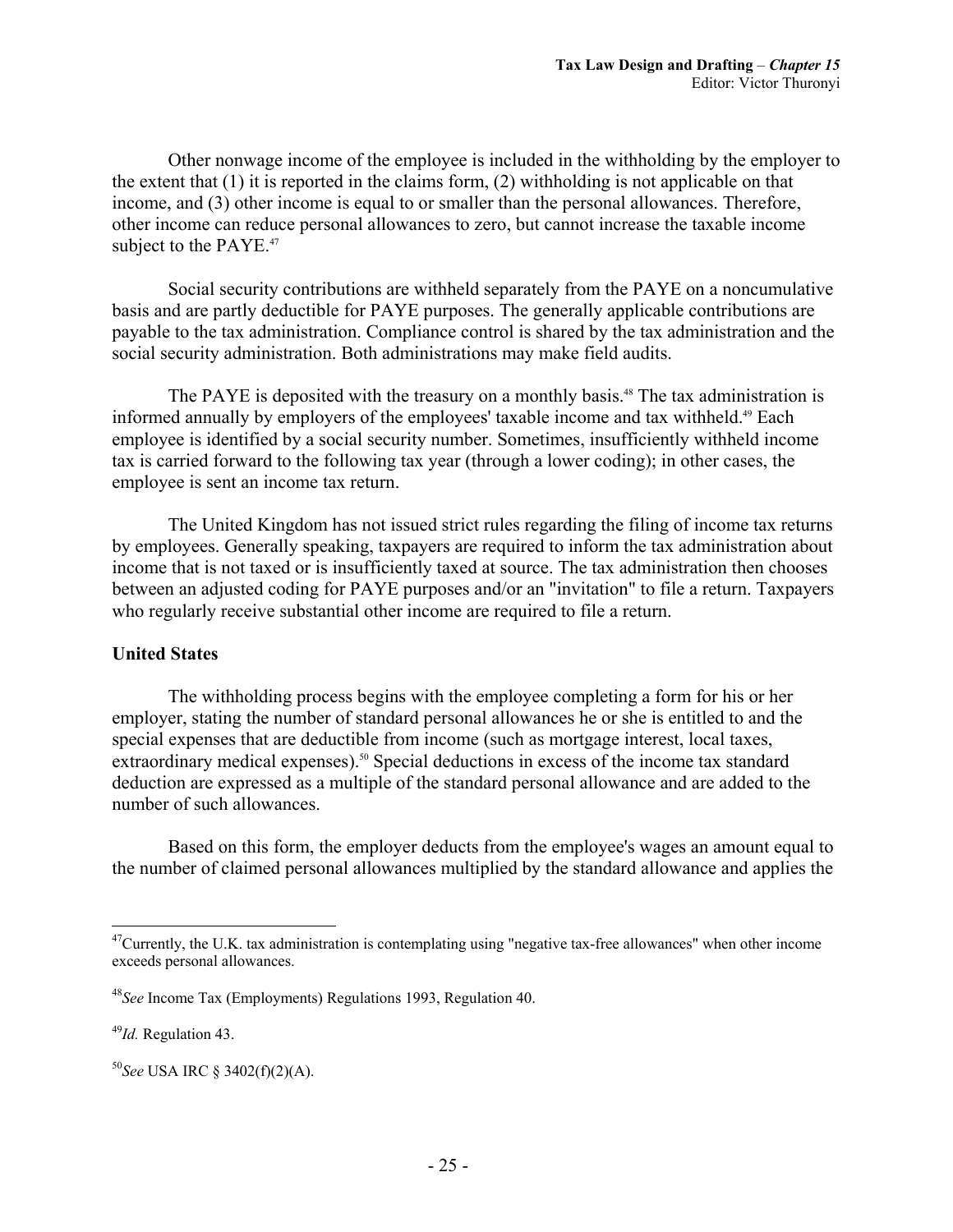appropriate withholding table.<sup>51</sup> The withholding tables are derived from the income tax rate brackets, but include the standard deduction.

 The above-mentioned form is copied to the tax administration only if an employee claims a relatively high number of personal allowances. If the employee does not submit a form to the employer, withholding is based on only one personal allowance and no special deductions. The employee must submit a new form when a change in personal circumstances results in a reduction of the number of personal allowances and may submit a new form if there is an increase in the number of personal allowances.<sup>52</sup>

 An employee with two jobs must submit a form to both employers. Because the personal allowances can be claimed only once, the employee must choose where to claim them.<sup>53</sup>

 The employer does not include the employee's other nonwage income in the withholding. However, the amount of estimated nonwage income, such as dividends and interest, reduces the number of additional allowances.

 Tax from nonperiodic wage income is withheld at a flat rate rather than at the progressive rate on which the withholding table is based. At the request of the employee, however, the employer may agree to apply a cumulative withholding system.<sup>54</sup> The employee may also request that this system be applied if his or her wage increases.

 Although social security contributions in the United States are not integrated with the PAYE, they are payable together with the PAYE. To some extent, the social security administration is involved in reconciling the payments of each employee and employer. Only the tax administration, however, audits employers.

 After filing their returns, employees often receive a refund, as many taxpayers do not claim all the withholding allowances they are entitled to. To compensate for the relatively high withholding, the U.S. tax administration in 1992 began using withholding tables that are somewhat lower than those based solely on the income tax rate.<sup>55</sup>

 Depending on the amount of the PAYE, the tax withheld is deposited with the treasury each quarter, month, week, or day using depository coupons preprinted with the employer's

 $\overline{a}$ 

<sup>53</sup>*See id.* § 3402(f)(7).

 $^{51}$ *Id.* § 3402(a).

 $52$ *Id.* § 3402(f)(2)(B).

<sup>54</sup>*See id.* § 3402(h)(3).

<sup>55</sup>*See* 54 Tax Notes 486 (Feb. 3, 1992).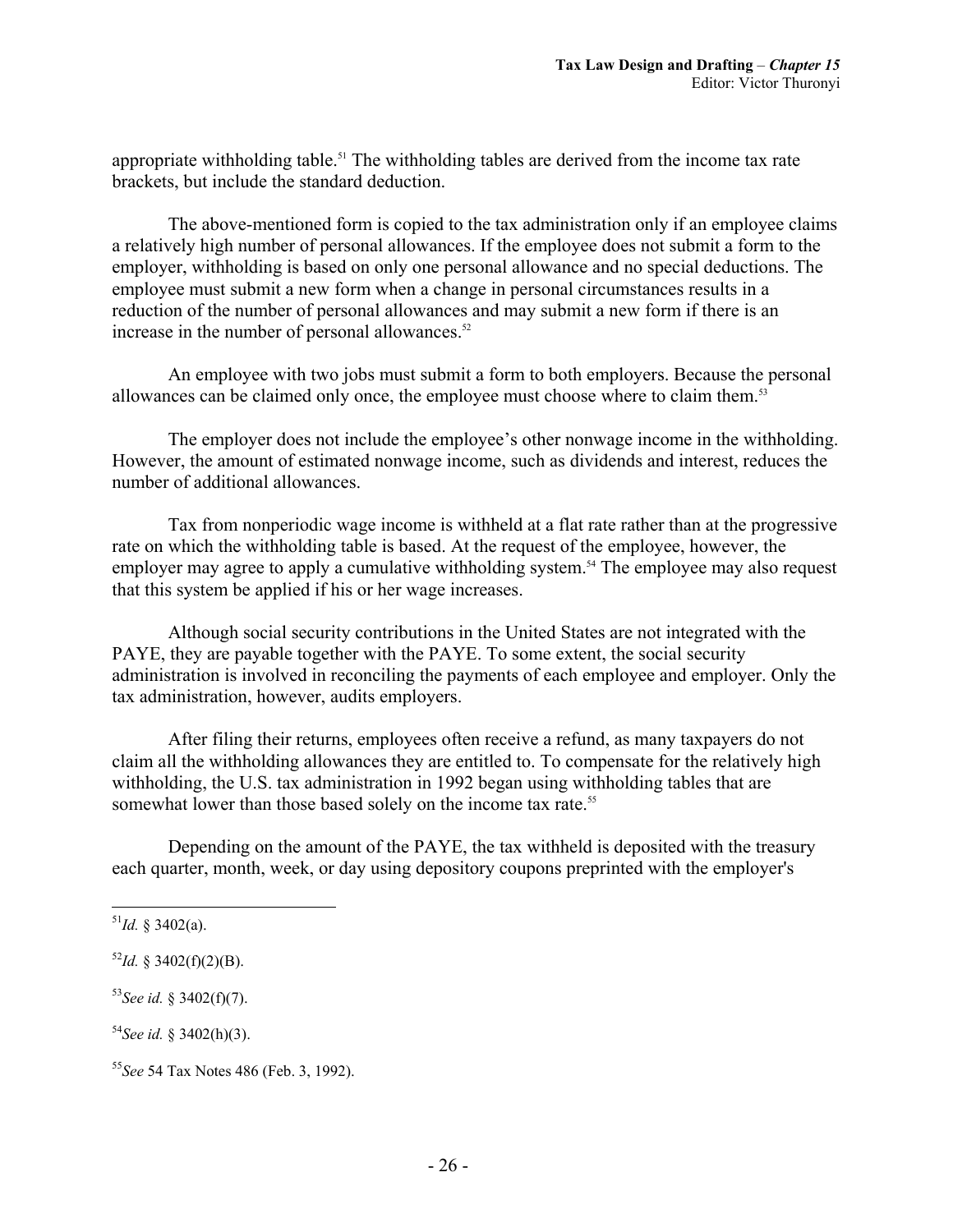name, address, and identification number.<sup>56</sup> Payment summaries for each employee are filed with the tax administration each quarter, with the employees identified on the basis of social security number. Annually, employers provide their employees a withholding statement for return filing purposes. A copy of this statement is also forwarded to the tax administration.

#### **Developing and Transition Countries**

 This section describes the PAYE systems of Chile, Hungary, Indonesia, Kenya, the Philippines, and Russia. These countries were selected because of regional representation.

Chile, Hungary, Indonesia, Kenya, and the Philippines<sup>57</sup> operate their PAYE in the context of a comprehensive income tax, as do the industrial countries. Russia has implemented a schedular income tax system, in which the schedule for employment income provides final taxation through the PAYE.<sup>58</sup>

### **Chile**

 $\overline{a}$ 

 Because of a simple system of only one standard personal allowance (the zero-rated bracket of the rate schedule) and no other deductions, the employee does not need to inform the employer about his or her personal circumstances. The employer simply applies the monthly withholding tables. Although the traditionally high inflation is now close to a single-digit number, the brackets of the withholding tables are defined in so-called monetary taxable units.<sup>59</sup> Their values in Chilean pesos are adjusted monthly.

 The PAYE functions within a comprehensive income tax: the taxable period is the calendar year. The income tax rate is defined in monetary taxable units of which the value in

<sup>59</sup>*See* CHL IR § 43.

<sup>&</sup>lt;sup>56</sup>If the employer's employment taxes for the preceding year are over \$50,000, the employer must make semiweekly deposits of employment tax; if less than \$50,000, the employer makes monthly deposits. Under the semiweekly rule, if the payroll date is Wednesday, Thursday, or Friday, the tax must be deposited by the following Wednesday; in other cases by the following Friday. If the employer accumulates \$100,000 in employment tax, the tax must be deposited by the end of the next banking day. *See* Treas. Reg. § 31.6302-1.

<sup>57</sup>Although the income tax of the Philippines has substantial schedular elements, *see supra* ch. 14, note 2, for this purpose it can be considered comprehensive in the sense that wage income is consolidated with other income, such as business income.

 $58$ This is a simplification of the actual situation, which has changed over time, and which now has moved away from a final tax for employees. While art. 13 of the individual income tax law calls for globalization of income, the precise extent of globalization has varied over time. *See, e.g.,* Presidential Decree No. 2129 of Dec. 11, 1993, which provides that employees with income from several sources whose total income falls within the standard rate bracket do not need to file a return. Article 18 of the law used to be somewhat ambiguous about the filing requirements of employees. It used to state that employees did not have to file returns. However, a sentence was subsequently added stating that this provision did not apply to employees who also had business income.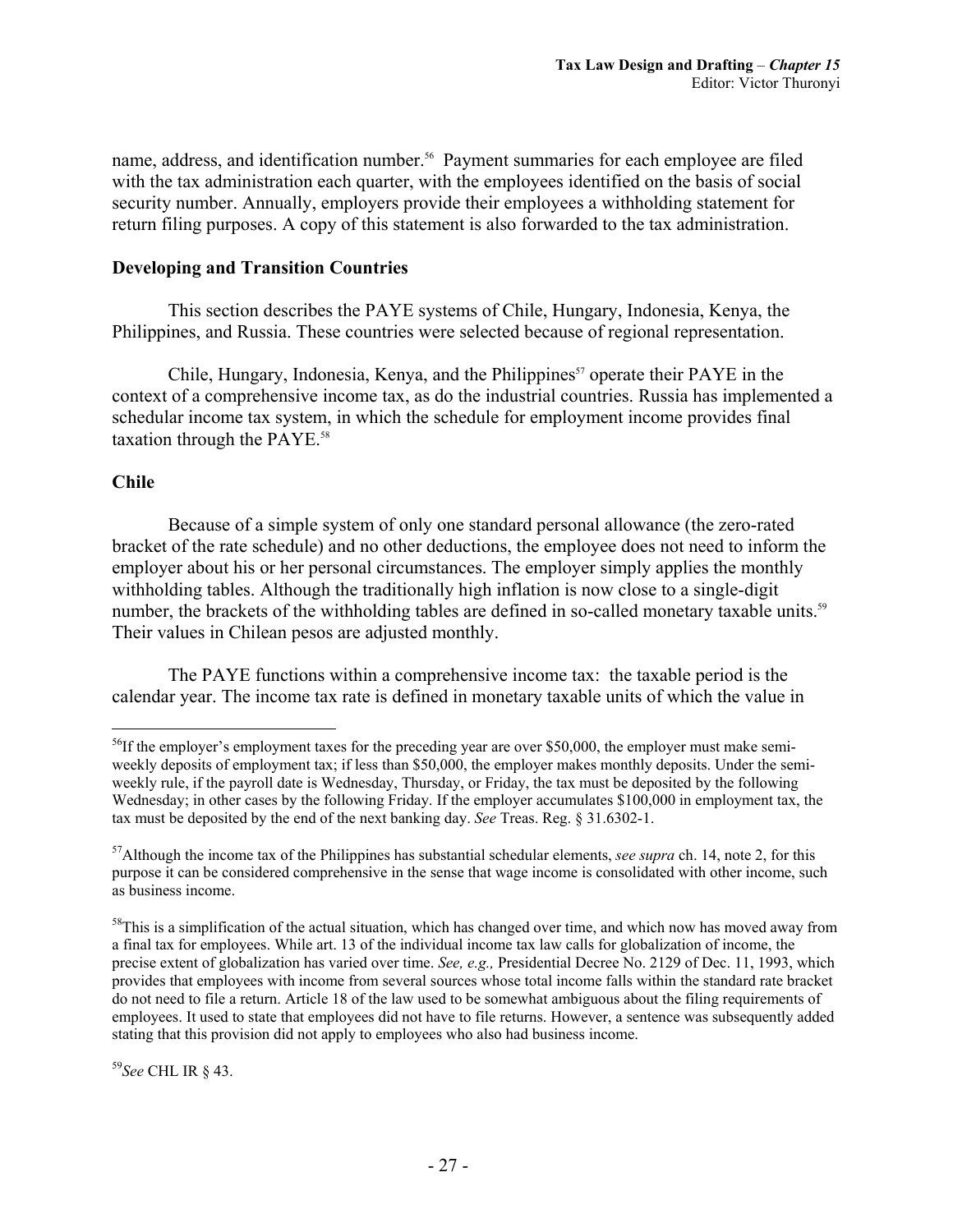pesos is expressed in end-of-year values. All income earned during the year is recalculated in end-of-year values.

 The withholding system is a simple PAYE with final withholding on a monthly basis. In effect, the tax period for employees who are not required to file a return is the calendar month.<sup>60</sup> The employer does not have to adjust the withholding of previous months of the tax year on a cumulative or an end-of-year basis. Differences between tax withheld and final income tax liability must be resolved through return filing.

 Although all employees holding a second job are required to file a return, the obligation to file returns is substantially reduced by the following provisions: (1) employees with only one job and no other income never have to file a return<sup> $61$ </sup> (2) a filing threshold applies to other income up to a specified amount<sup>62</sup> and (3) employees cannot file a return solely to obtain a refund of PAYE.

 Social security contributions are withheld from wages and deposited with the social security authorities. The tax and social security administrations each have their own audit programs to ensure proper withholding.

 Each month, the employer must transfer the withheld tax to the treasury. Each year, taxable wages and withheld tax for each employee, identified by TIN, must be reported to the tax administration. Each employee receives information about his or her annual wage income and PAYE withheld.

### **Hungary**

 Upon commencing employment, the employee must notify the employer of his or her personal circumstances. From this information, the employer determines the employee's entitlement to personal allowances. Other deductions are not included in the employer's monthly withholding scheme. The withholding tables are based upon the income tax rate.

 An employee with other income, including other wage income, must file a return with the tax administration at year-end. In this case, a simple PAYE is applicable without cumulation or year-end adjustment. An employee with no other income, but claiming deductible expenses, must file a form with the employer at year-end. In that form, the employee must confirm that he or she received no other (wage) income during the tax year. Based on this form, the employer will "assess" the employee's income through the year-end adjusted PAYE. The employer must make all forms available to the tax administration for audit purposes.

 $\overline{a}$ 

<sup>60</sup>*See id.*

<sup>61</sup>*See* CHL IR § 47.

<sup>62</sup>*See* CHL IR §§ 43, 44, 65.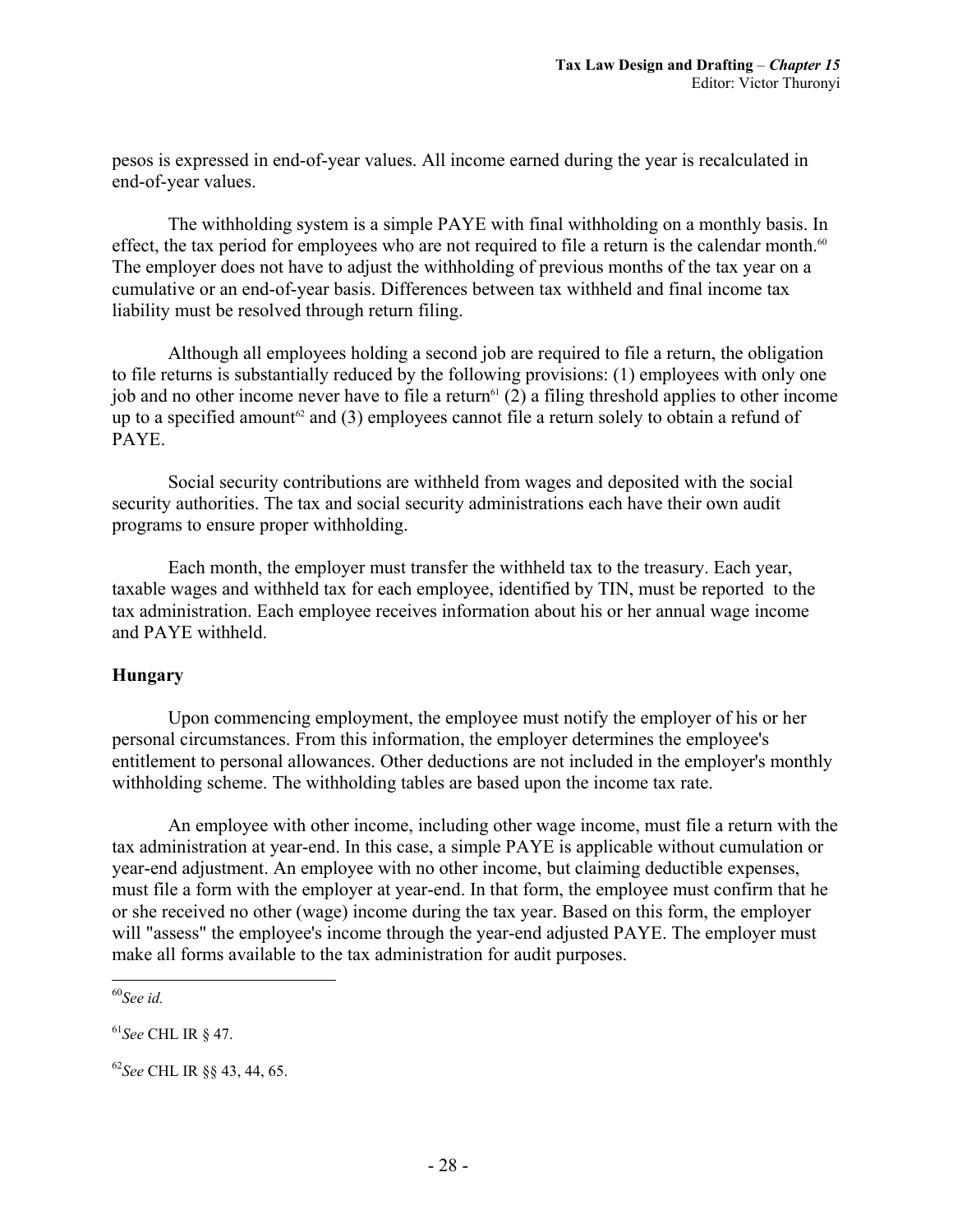Through this year-end adjustment, changes in personal allowances, nonperiodic wages, and other deductions are taxed at the withholding level for employees with single wage income. Employees with other (wage) income are assessed by the tax administration after they file a return.

 The employer also withholds social security contributions. The contributions are administered separately from the PAYE and are paid to the social security funds. The tax administration is not involved with auditing this withholding system.

 Each month, the PAYE withheld must be paid to the treasury, and a return filed to the tax administration. At year-end, taxable wages and PAYE for each employee are reported to the tax administration. All employees, whether assessed by the employer or filing a return, receive information at year-end on their taxable wages and PAYE withheld.

#### **Indonesia**

 A person who begins a job must inform the employer, in the so-called employee's statement, about the personal allowances he or she is entitled to.<sup>63</sup> That statement is valid until the employee's personal circumstances change and a new statement is submitted.<sup>64</sup>

The withholding tables, which are based on the income tax rate, $65$  apply to the relevant pay period only, without cumulative adjustments for tax withheld in preceding pay periods. The noncumulative system, however, is supplemented at year-end through an adjustment of the withholding based on the tax already withheld and the income tax due on the total of taxable wages paid during the tax year.

 An employee with any amount of other income, deductions, or a second job must file a return for income tax purposes at year-end.<sup>66</sup>

 Employers also withhold from wages a small fraction of social security contributions, which are payable to the social security administration on a monthly basis. The tax administration is responsible for compliance control regarding the PAYE; the social security administration controls the collection of social security contributions.

 Each month, the employer deposits the withheld PAYE in the treasury and files a return with the tax administration. Each year, the employer must inform the tax administration of wages

<sup>65</sup>The PAYE from daily and weekly paid employees, however, is fixed at the basic income tax rate of 15 percent.

<sup>66</sup>*See* IDN IT § 21(VIII).

<sup>1</sup> <sup>63</sup>*See* IDN IT § 21(III).

<sup>64</sup>*See* IDN IT § 21(IV).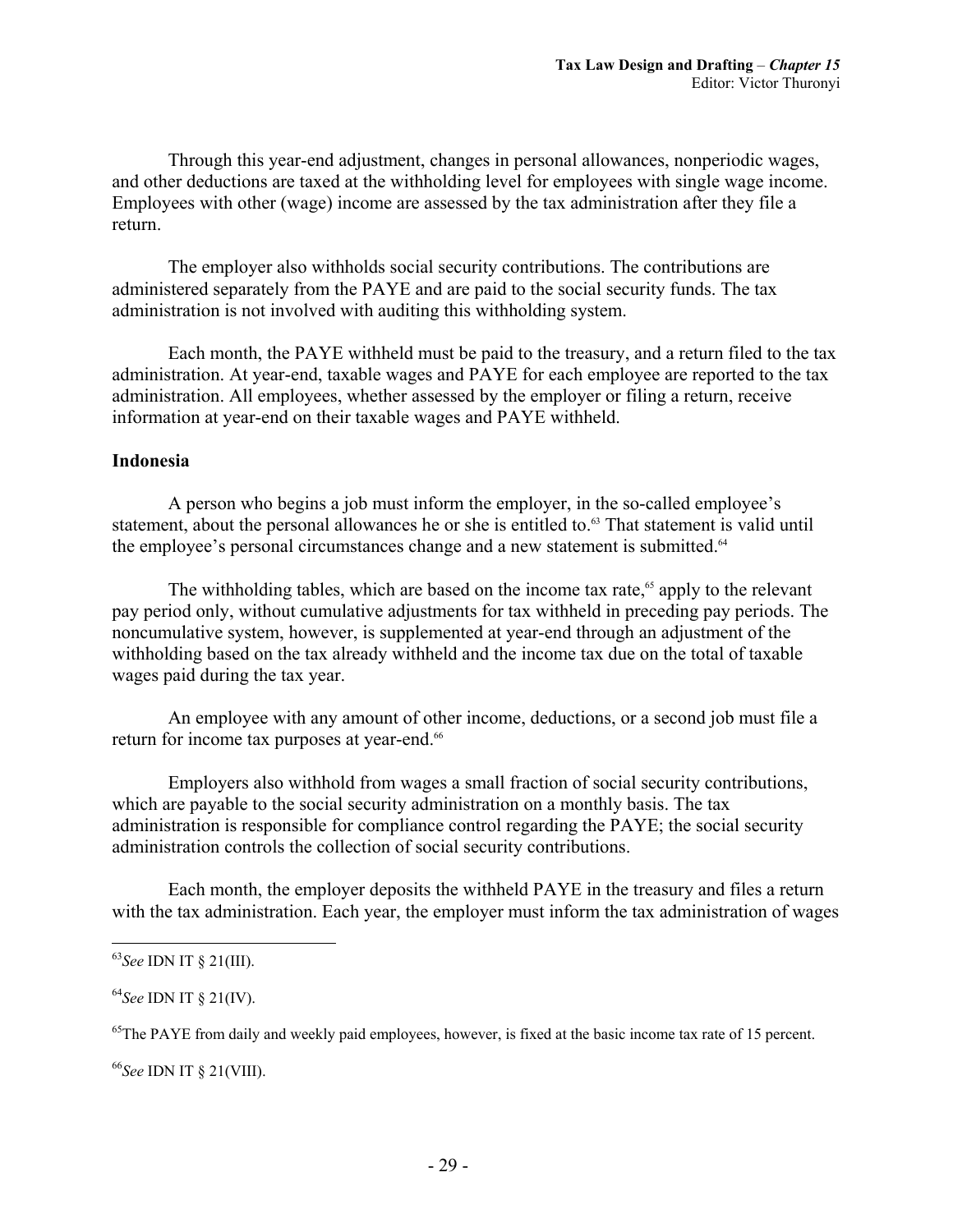paid and PAYE withheld for each employee, the employees being identified by their TIN. The employee receives a statement from the employer for return-filing purposes with his or her taxable wage and PAYE.

### **Kenya**

 Employees must complete a personal relief claim form to inform the employer about the personal allowances they are claiming.<sup>67</sup> On that form, they can also claim other relief, such as deductible life insurance premiums. These deductions, however, must first be approved by the tax administration. To that end, the claim form should be presented for approval to the administration.

 During the tax year, the personal relief claims cannot be changed. The employee must wait until the following tax year and include the change in the new form he or she submits for that year.68 A failure to complete the claim form will result in withholding without any form of personal relief being granted.69 The personal relief takes the form of a tax credit rather than a deduction fro the taxable wage and is deducted from the PAYE according to the withholding tables. These tables are based on the income tax rate.

 Other income is not included in the PAYE withholding; however, in approving deductible expenses to be included in the PAYE, the tax administration may consider existing other income as it is known to the administration. A second job also does not affect the amount of tax to be withheld in the principal job. In principle, the claim form can be submitted only for the main job; therefore, no relief is granted in the PAYE regarding the second job.

 The PAYE is noncumulative for the pay periods of the tax year, a year-end adjustment is not made by the employer, and personal allowances remain unchanged during the tax year. When, because of various circumstances, the PAYE is lower or higher than the income tax due, the employee must (or may) file an income tax return.

 An employee's social security contributions are also withheld at source and paid by the employer to the social security fund. The fund is responsible for compliance control regarding the contributions.

The employer registers the PAYE for each employee on tax deduction cards.<sup>70</sup> At yearend, the employer sends these cards to the tax administration.<sup>71</sup> The administration may use the

<sup>69</sup>*Id.* at 7.

 $\overline{a}$ 

<sup>70</sup>*See, e.g., id.* at 16–19.

<sup>67</sup>For an example of such a form, *see* Republic of Kenya Income Tax Department, Employer's Guide to Pay as You Earn in Kenya 14–15 (1991).

<sup>68</sup>*Id.* at 10–11.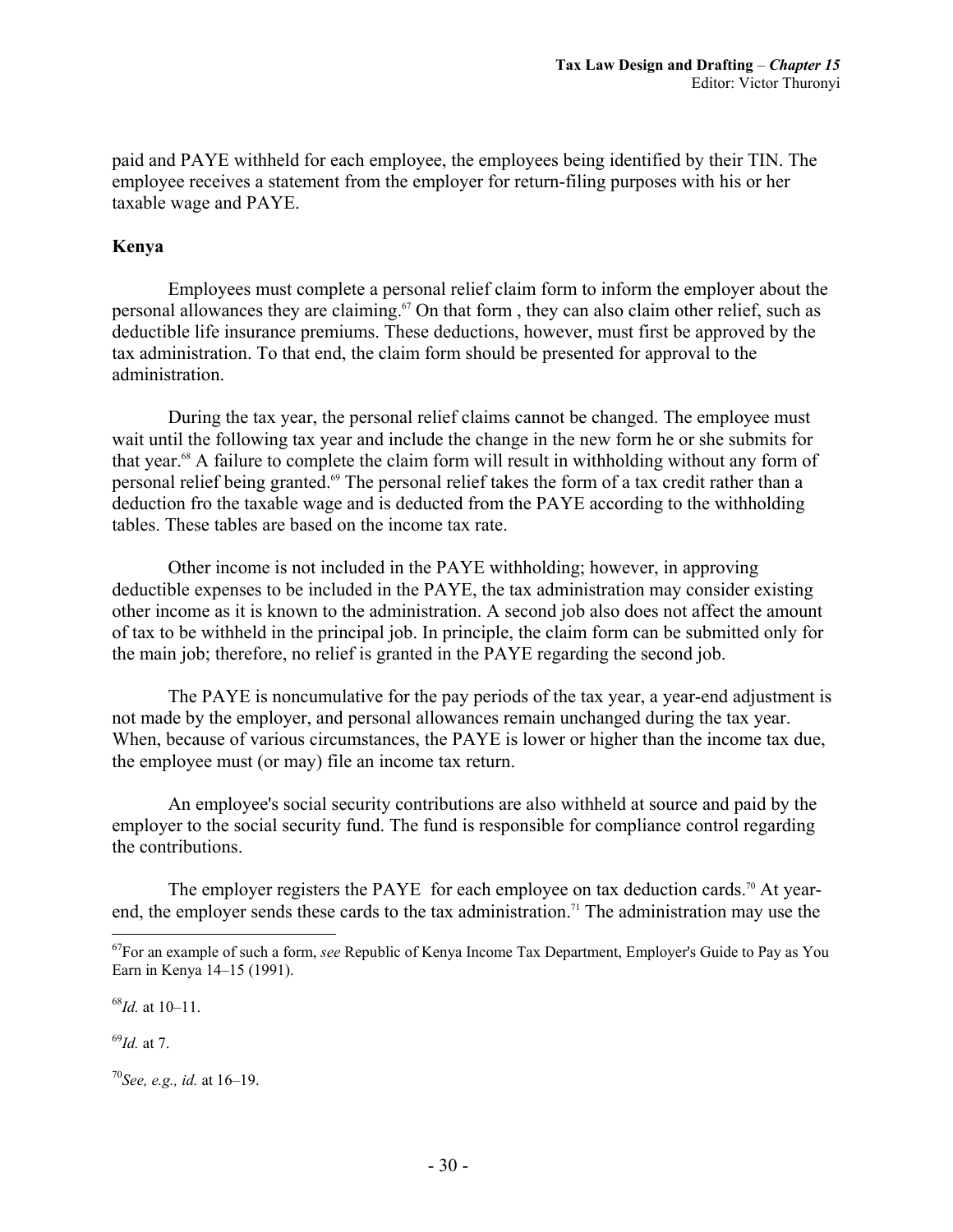cards for income tax assessment purposes. The employee receives a copy of his or her card for return-filing purposes. The PAYE withheld is paid monthly to the treasury, and a return is filed with the administration

### **Philippines**

 In the Philippines, an employee must submit to the employer a withholding exemption certificate that states his or her personal circumstances and hence the entitlement to personal allowances.<sup>72</sup> If there is a change in circumstances, a new certificate must be submitted.<sup>73</sup> If no certificate is submitted, the withholding is based on zero allowances.<sup>74</sup>

 Withholding tables are based on the income tax rate; special average rates are applied to nonperiodic wage income. Although the withholding system is noncumulative with a view to subsequent pay periods of the tax year, the employer is obliged to make a year-end adjustment.<sup>75</sup> Against the income tax due on the wage income for the entire year, the PAYE withheld until the last pay period will be credited and any remaining tax will be the PAYE of that last period. In theory, the net wage of the last period could be zero, and the employer is responsible for an excess of PAYE over gross wage.

 Other (nonwage) income does not affect the PAYE. The employee receives the full amount of personal allowances regardless of any amount of other income he or she may be entitled to. If an employee has more than one job, the personal allowances can be claimed only with the principal employer.

 Social security contributions are also withheld from wages, but are deposited with the social security administration. That administration is responsible for compliance control regarding collection and payment of the contributions.

 The fact that the income tax liability of the employee is fully covered by the PAYE does not affect the employee's obligation to file an annual return with the administration. The wage content of that return is based on information received from the employer.<sup>76</sup> At year-end, the employer must report to the tax administration on each employee's wage income and PAYE

 $^{71}$ *Id.* at 9.

 $72$ PHL NIRC § 72(d)(2)(A).

 $^{73}$ *Id.* § 72(d)(2)(B).

 $^{74}$ *Id.* § 72(d)(2)(D).

<sup>75</sup>*See id.* § 72(h).

<sup>76</sup>*See id.* § 76(a).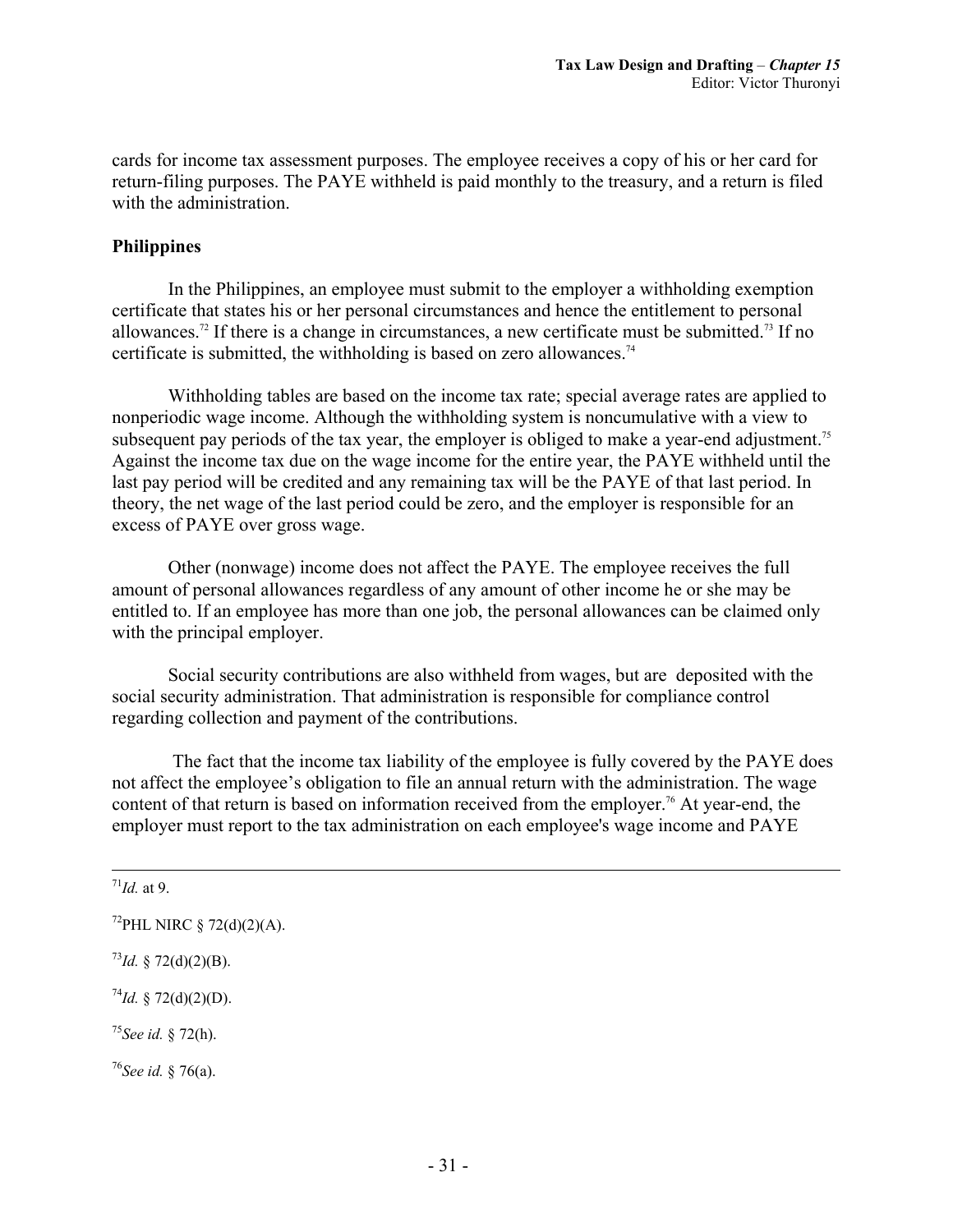withheld.<sup>77</sup> The employer transfers the withheld tax monthly to the treasury and files a return with the administration for compliance control. Employees and employers are identified by one unique numbering system.

### **Russia**

 In Russia, the PAYE is basically a matter between employee and employer. Employees are not registered with the tax administration. The PAYE is the final income tax for employees.<sup>78</sup>

 The employer in effect takes care of the assessment function regarding employment income.79 The employee must report all allowances and deductions to the employer, and the employer computes the appropriate withholding. The employer uses the income tax rate designed for employment income. The employment tax rate is almost identical to the tax rate for selfemployed persons.

 This essentially simple system, however, suffers from the flaw that the income base is compartmentalized in, on the one hand, employment income, and, on the other hand, other taxable income. A person with income from several sources is likely to pay less income tax than one with the same income from only one source. Administrative ease and a not-yet-established market economy, however, are strong arguments for keeping this simple system for a certain time.

 The implementation of this PAYE system is far from simple, however. The system seeks too high a level of accuracy for employment income as a whole and for the tax year in total. First, the primary employer is expected to include in the withholding scheme the wages and tax withheld from secondary employment on the basis of information supplied by the employee. Second, the withholding is based on the cumulative system.<sup>80</sup> Withholding for the current pay period is computed on an annual basis, with a credit for tax already withheld during the tax year.81 Because the tax administration is not involved, the employer carries the heavy administrative burden of a rather comprehensive system. Whether all employers have the administrative capacity to do so is questionable.

 $79$ RUS IT § 8.

<sup>80</sup>*See id.*

<sup>81</sup>*See* RUS IT§ 8.

 $\overline{a}$ <sup>77</sup>*Id.* § 76(b).

<sup>78</sup>As discussed in note 58, *supra,* this is no longer the case for employees with business income.